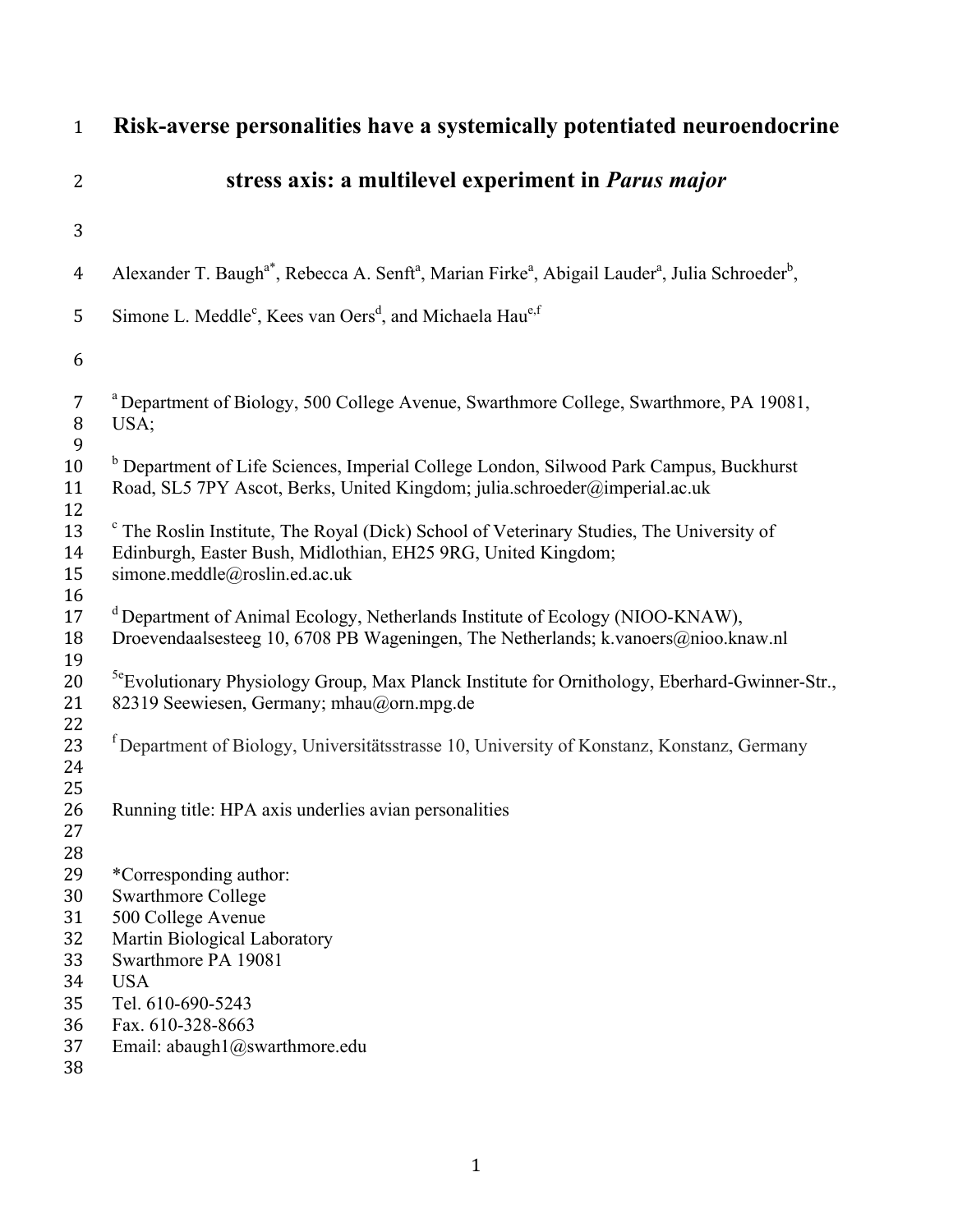Hormonal pleiotropy—the simultaneous influence of a single hormone on multiple traits—has been hypothesized as an important mechanism underlying personality, and circulating glucocorticoids are central to this idea. A major gap in our understanding is the neural basis for this link. Here we examine the stability and structure of behavioral, endocrine and neuroendocrine traits in a population of songbirds (*Parus major*). Upon identifying stable and covarying behavioral and endocrine traits, we test the hypothesis that risk-averse personalities exhibit a neuroendocrine stress axis that is systemically potentiated—characterized by stronger glucocorticoid reactivity and weaker negative feedback. We show high among-individual variation and covariation (i.e. personality) in risk-taking behaviors and demonstrate that four aspects of glucocorticoid physiology (baseline, stress response, negative feedback strength and adrenal sensitivity) are also repeatable and covary. Further, we establish that high expression of mineralocorticoid and low expression of glucocorticoid receptor in the brain are linked with systemically elevated plasma glucocorticoid levels and more risk-averse personalities. Our findings support the hypothesis that steroid hormones can exert pleiotropic effects that organize behavioral phenotypes and provide novel evidence that neuroendocrine factors robustly explain a large fraction of endocrine and personality variation.

*Keywords*

 ACTH, behavioral syndromes, corticosterone, dexamethasone, glucocorticoid receptor, HPA axis, mineralocorticoid receptor, negative feedback, personality, stress.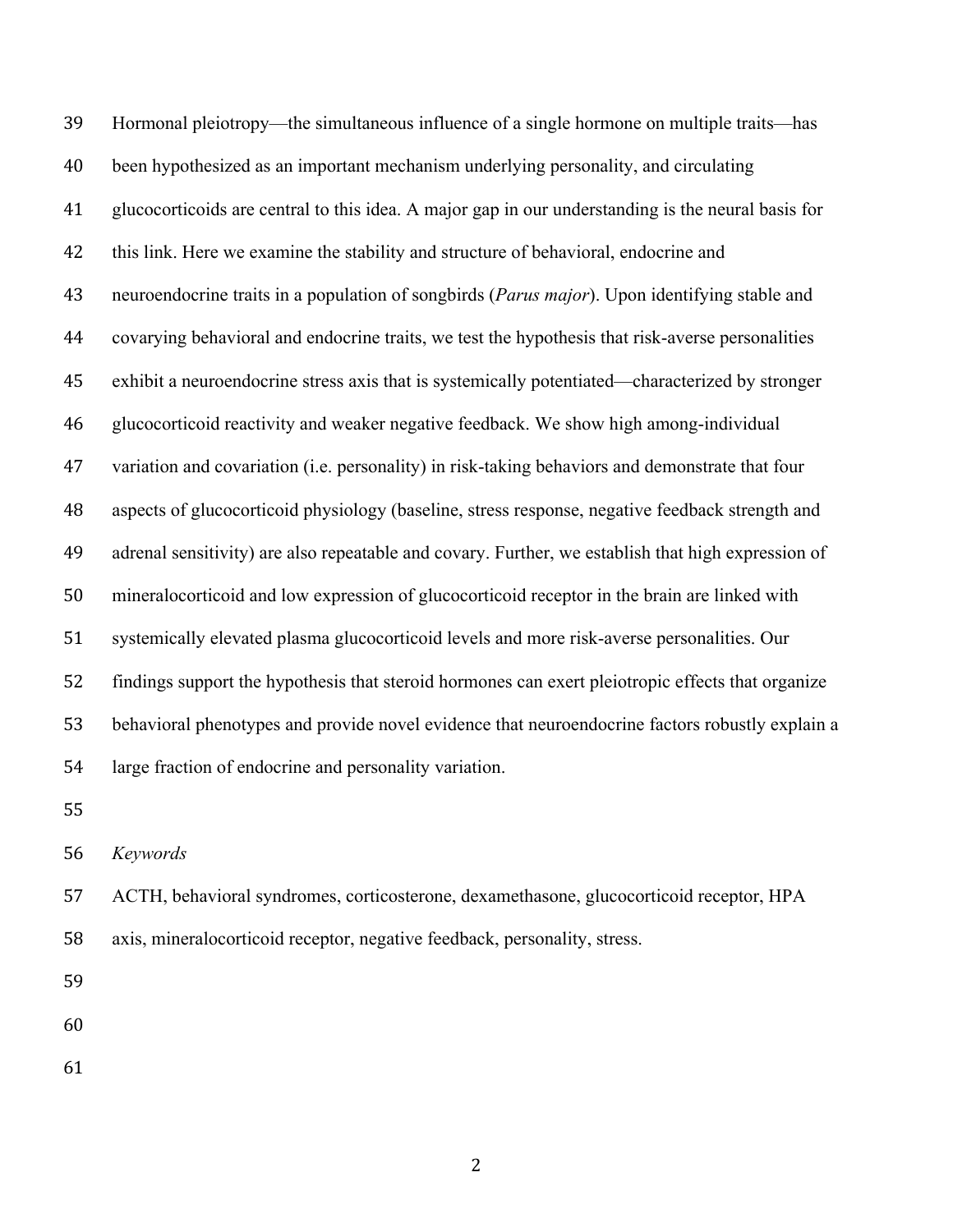INTRODUCTION

 Upon exposure to a social or environmental challenge, individuals within a population often differ consistently in their behavioral response (reviewed in Reale et al., 2007; Bell et al. 2009; Dall et al. 2012). Moreover, single behaviors (e.g. aggressiveness) are often linked within an individual with other behaviors (e.g. exploration; reviewed in Groothuis and Carere, 2005). These consistent individual differences and trait correlations are the basis for the concept of animal personality (similar to 'coping styles', 'behavioral syndromes'), which has now been demonstrated in a wide variety of species (van Oers and Naguib, 2013). This research highlights the constraints on behavioral flexibility, on the independent evolvability of traits, and suggests that the mechanisms that underlie one particular behavior might subserve other behaviors (Réale et al., 2007).

 The hypothesis that hormones serve as mechanisms underpinning animal personality has been the subject of growing interest (Williams, 2008; Koolhaas et al., 2010). Glucocorticoids (hereafter CORT) are proposed to be key steroids involved in one of the major axes of personality: the shy-bold continuum (Øverli et al., 2007; Carere et al., 2010). In part, this hypothesis rests on the pleiotropic nature of steroids—these endocrine products circulate throughout the organism and bind to multiple receptor types across diverse tissues. Hence, a single hormone can simultaneously affect multiple targets, thereby precisely modulating the expression of several behaviors (Ketterson and Nolan, 2009).

81 As the end products of the hypothalamic-pituitary-adrenal (HPA) axis, CORT facilitate critical functions in vertebrates: coping metabolically with the fluctuating demands of normal life, such as day-night rhythmicity, locomotor activity and predictable daily and life-history events (Landys et al., 2006). Further, the HPA axis is essential for coping with unpredictable,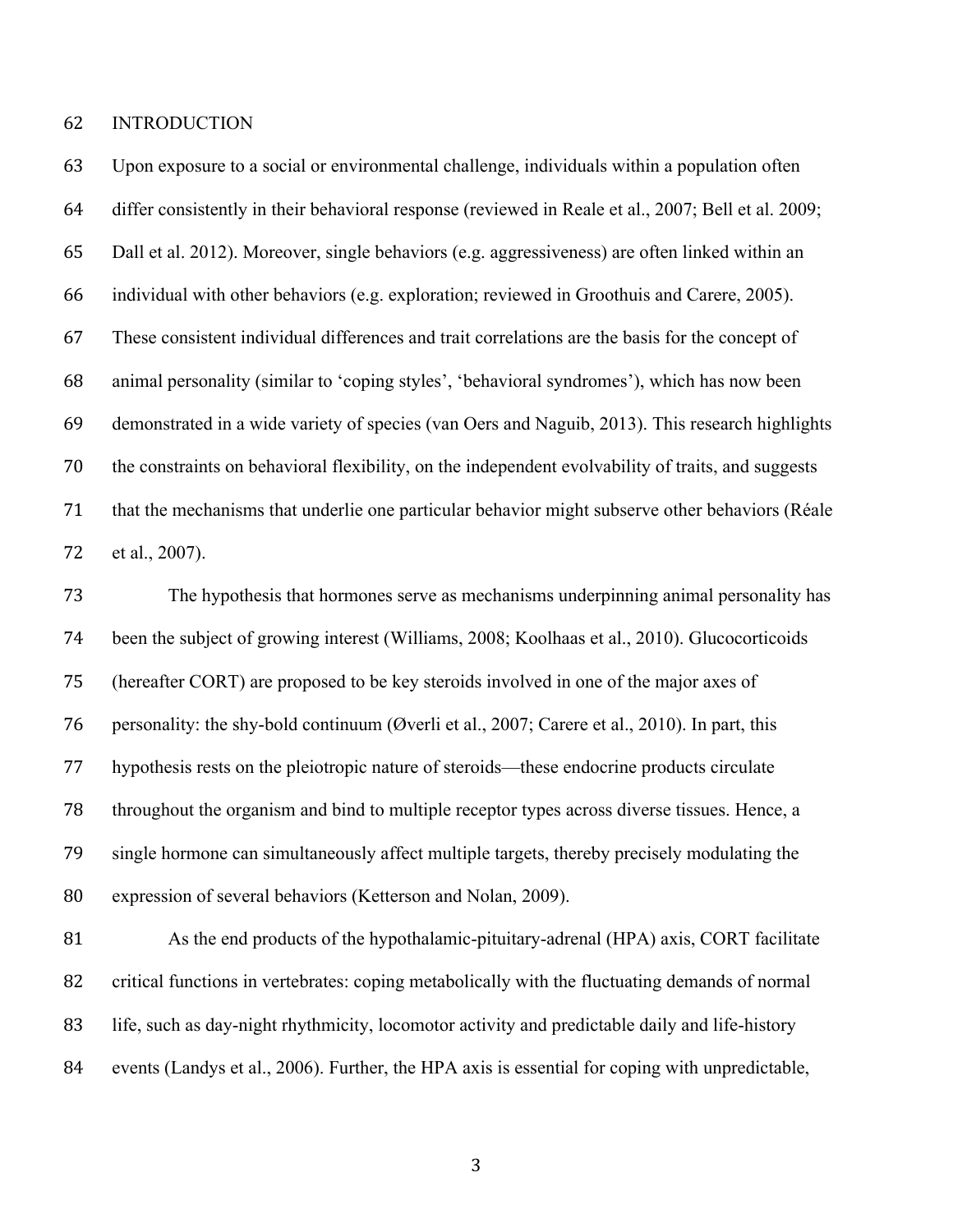acutely challenging events, such as exposure to unfamiliar environments or objects (Lendvai et al., 2011), inclement weather (Breuner and Hahn, 2003), predators (Cockrem and Silverin, 2002), but also sexual behaviors and social victory (Koolhaas et al., 2011). The regulation of the HPA axis consists of several components: First, low baseline concentrations fluctuate according to diel rhythms and metabolic demands and are known to promote feeding behavior (Dallman et al., 1993). Second, within a few minutes after an acute challenge is perceived, CORT (following an elevation of their upstream secretagogues such as adrenocorticotropic hormone, ACTH) becomes elevated and continues to rise in the blood until it reaches a peak, typically within 30– 90 min (Baugh et al., 2013; Droste et al., 2011). At these stress-induced concentrations, CORT facilitates a metabolic shift from protein and fat synthesis towards gluconeogenesis by altering transcription in target cells (Gray et al., 1990; Hasselgren, 1999; Sapolsky et al., 2000; Oakley and Cidlowski, 2013). Third, negative feedback reduces circulating levels, allowing baseline concentrations to be re-achieved (Romero, 2004).

 Regulation of circulating CORT concentrations is made possible by two intracellular receptors in the brain that bind CORT. The mineralocorticoid receptor (MR) has a high affinity and low capacity for CORT and is therefore thought to be principally active at baseline CORT concentrations (Romero, 2004; Landys et al. 2006). In contrast, the low affinity and high capacity glucocorticoid receptor (GR) exhibits increased binding at stress-induced concentrations (de Kloet et al., 1998; Funder, 1997) and is also thought to play a critical role in regulating negative feedback through binding to receptors located in the pituitary and hypothalamus, thereby inhibiting the secretagogues that lead to further elevations in CORT (De Kloet 1991; Ronchi et al. 1998; Romero 2004). Moreover, because of its upstream location in the HPA axis, receptor expression in the brain has the potential to explain intraspecific variation in stress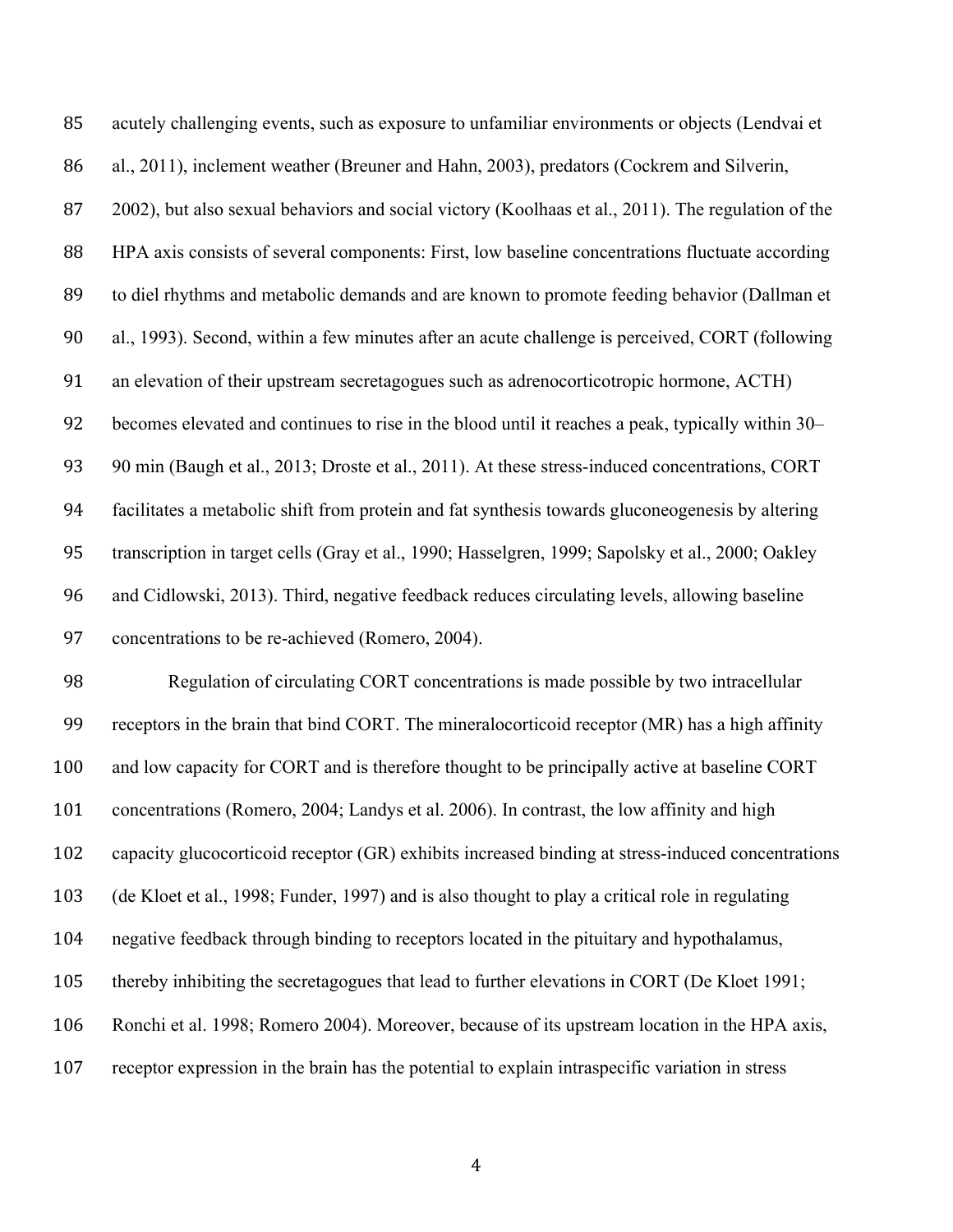physiology and behavior. Here we examine MR and GR expression in the hypothalamus and hippocampus, two brain regions known for their involvement in HPA regulation and roles in mediating behavior (Nelson 2005). Higher GR expression in these regions, for example, might result in stronger negative feedback and thus a systemically less potentiated HPA axis (i.e. lower CORT at all post-stressor time-points).

 Beyond single behaviors, the ways in which individuals respond hormonally to stressors may underlie several of the correlated behaviors that often characterize personality (Koolhaas et al., 2007). Further, if individuals vary consistently in functional aspects of the HPA axis—the circulating concentrations of glucocorticoids (CORT) and the expression patterns of receptors in behaviorally relevant tissues (e.g. nervous system)—this could give rise to variation in personality. Indeed, there is often remarkable intra-population variation in concentrations of baseline and stress-induced CORT (Hau et al., 2016). The fraction of this variation that represents among-individual variance has been studied in recent years and has yielded mixed results, reflecting in part the fact that only a subset of these studies used repeated measures designs (Baugh et al., 2014). However, understanding the endocrine basis of animal personality requires repeatedly characterizing behavioral, endocrine and neuroendocrine traits in the same individuals (reviewed in Ball and Balthazart, 2008)—a step that, to our knowledge, has not been undertaken until now.

 In the present study we tested for the presence of among-individual variance in both behavioral traits and functional aspects of the HPA axis and then tested the hypothesis that variance in HPA axis function explains behavioral variance. Because environmental context can drive considerable acute variation in plasma glucocorticoids, we sought to control experimentally certain aspects of the environment—nutrition and exposure to conspecifics—but allowed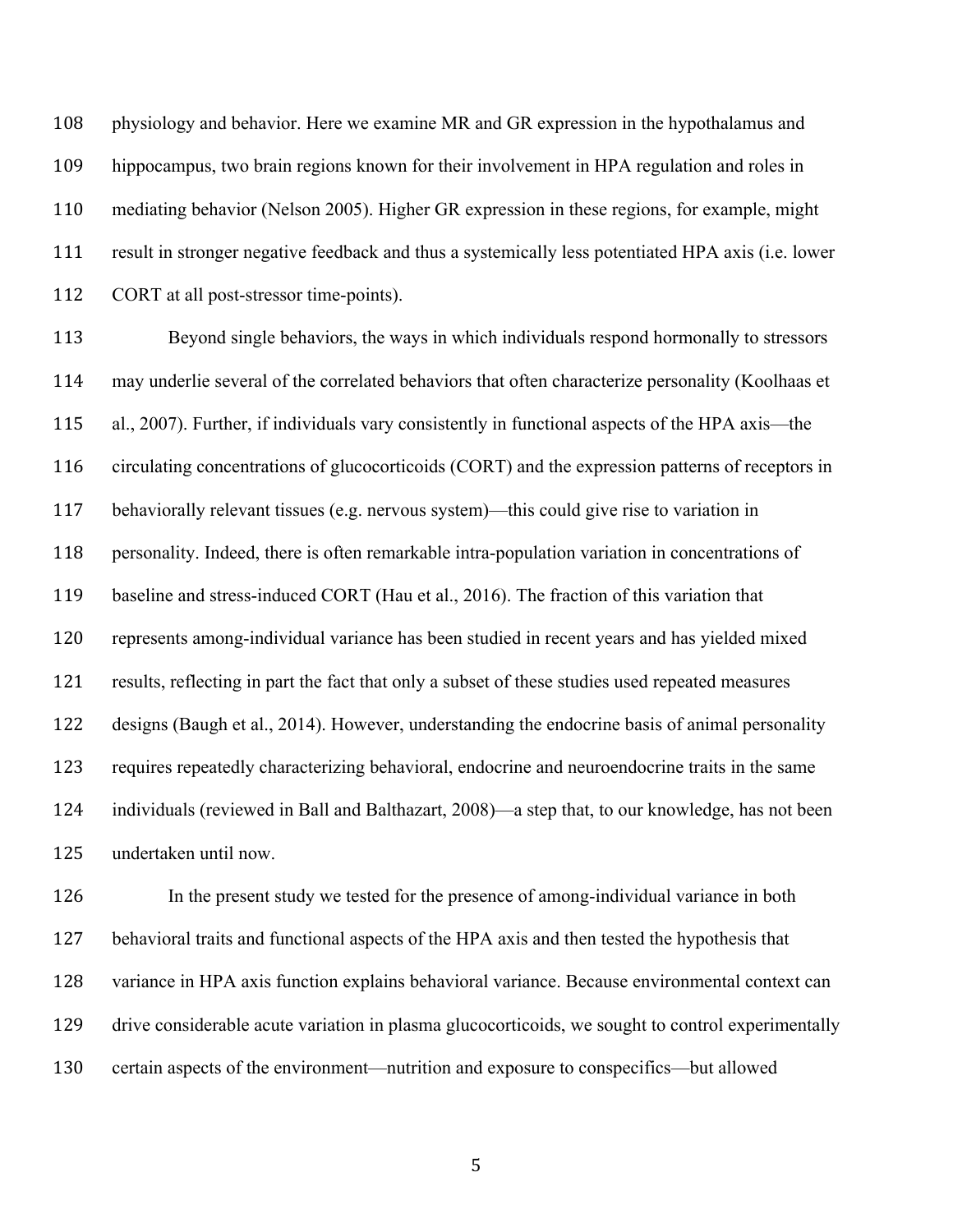physical aspects of the environment to vary naturally (e.g. weather). Using semi-natural enclosures, we studied wild-caught great tits (*Parus major*), a species that has been the subject of extensive investigation in animal personality (van Oers and Naguib, 2013) and, more recently, of intra-population variation in glucocorticoid physiology (Hau et al., 2016). We predicted that: (1) risk-taking behaviors expressed in the context of a foraging task will both vary at the among- individual level (i.e. exhibit repeatability) and covary at the among-individual level (i.e. exhibit syndromes); (2) four functional aspects of the HPA axis—baseline CORT, the stress response, negative feedback strength and adrenal sensitivity—will likewise vary and covary at the among- individual level; (3) the expression patterns of MR and GR in two regions of the brain that regulate the HPA axis (hippocampus and hypothalamus) will be correlated with HPA function, with higher GR expression predicted to strengthen negative feedback; and thus GR expression in these regions is predicted to correlate negatively with a systemically potentiated HPA axis (Romero, 2004); and (4) repeatable elements of the behavioral phenotype are correlated with repeatable elements of the endocrine phenotype; specifically, that birds with lower GR expression would express a consistently potentiated HPA stress axis and more risk-averse personalities.

## MATERIALS AND METHODS

*Animals*

We used a repeated measures study design that included behavioral testing (N=27; 15 females),

- plasma hormone assessment (N=25; 13 females) and neural hormone receptor mRNA
- 152 quantification (N=25; 13 females; unequal sample sizes reflect the fact that two birds died of
- unknown causes between behavioral and hormonal assessments; Fig. 1). In 2009, we collected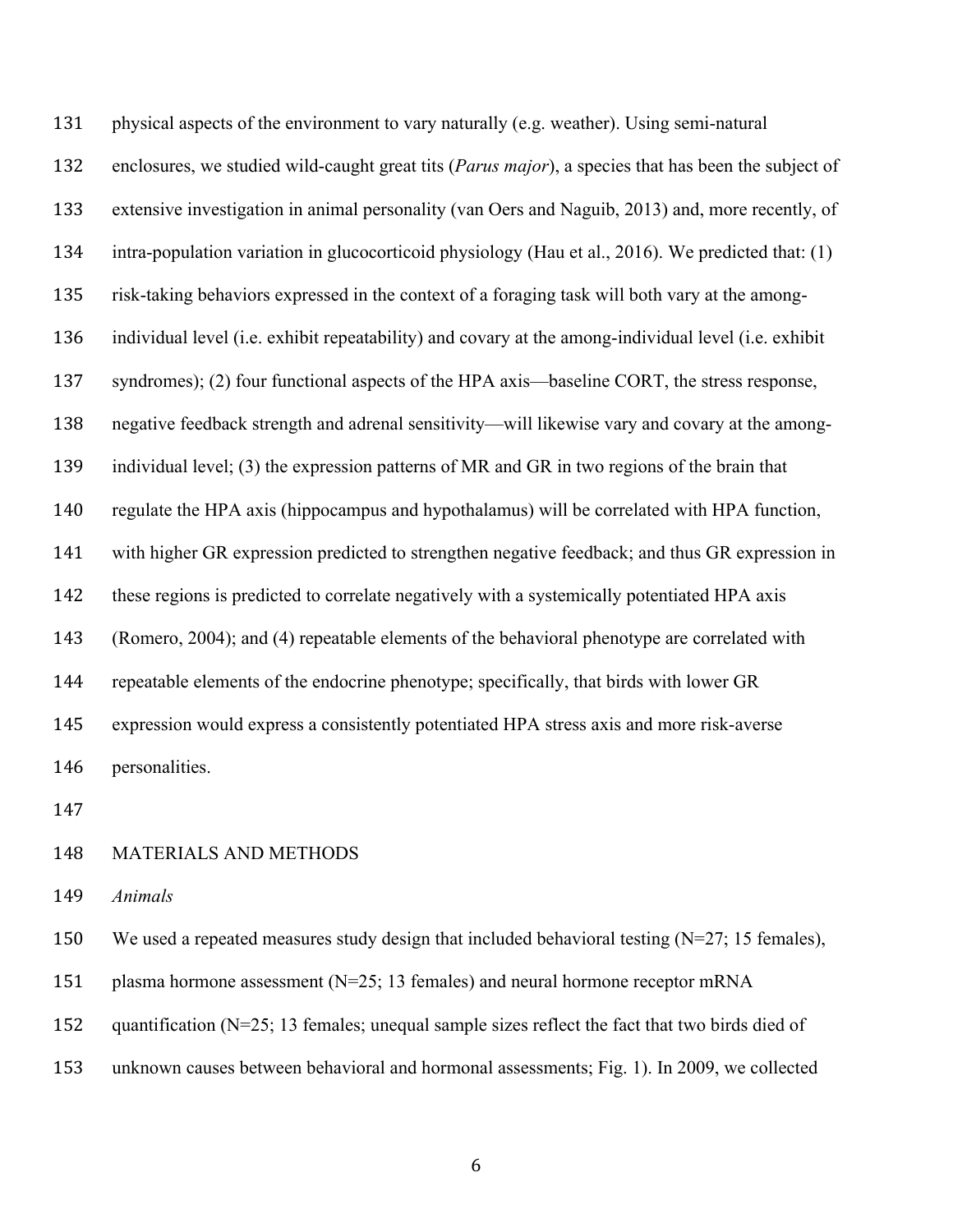eggs from 14 nests (7 nests had clutch sizes of 1; 1 nest had a clutch size of 2; 6 nests had clutch sizes of 3) from an established nest box population (Westerheide, NL). Eggs were then distributed to unique and random wild foster parents to decouple nestling experience and relatedness among siblings. Because other maternal effects prior to hatching (e.g. yolk hormones) might influence the adult phenotype, we call this a 'nest of origin' effect (hereafter NestID) rather than strictly genetic relatedness. Ten days after hatching, fledglings were transported to the Netherlands Institute for Ecology (NIOO-KNAW, Heteren, NL) and hand-raised in captivity until nutritional independence.

 In November 2010, the birds were transported by automobile to the Max Planck Institute 163 for Ornithology-Radolfzell, where all experimental and laboratory work was conducted. After two weeks of quarantine, birds were housed singly in large outdoor aviaries (3 x 3 x 2 meters high) in alternating male-female adjacencies (birds had audible but not visible contact). These captive conditions facilitated control of the social and nutritional environments—singly housed birds were fed an *ad libitum* diet and fresh water. Each aviary contained an elevated feeding platform, a nest box, hanging perches and live shrubs. Birds were acclimatized to these housing conditions for three months before testing began. We first characterized behavioral traits using three repeated samplings, and then characterized HPA axis function using two repeated measures sampling events, and lastly we sacrificed the birds to estimate the expression of hormone receptors in the brain (Fig. 1).

*Behavioral Testing* 

 Twenty-seven birds were tested in a behavioral assay for object neophobia and risk-taking on 176 three repeated occasions  $(RTA_{1-3}; Fig. 1)$ . Testing order was randomized with the exception that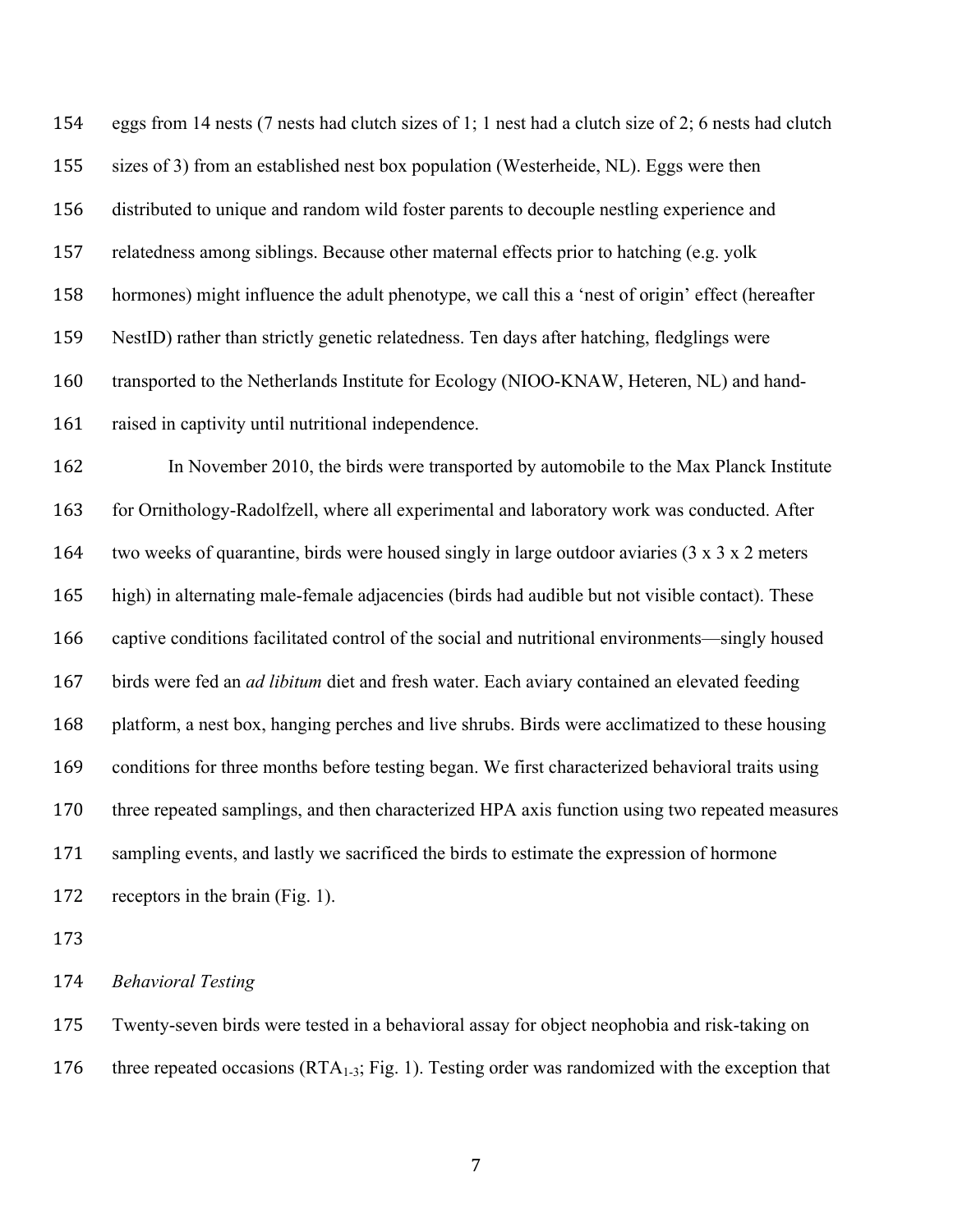adjacent aviaries were never sampled on the same day and the two sexes were balanced each day. To ensure motivation and to habituate birds to feeding on the ground, each bird was restricted to three mealworms per day in a bowl centered on the floor of the aviary during a three-day window prior to testing. We tested a maximum of 7 birds per day during the morning (7:30-12:00). To habituate birds to the experimental set-up, we placed a camouflaged blind in front of each aviary at a distance of 3 m beginning 24 h prior to testing. The experimenter occupied the blind during the testing.

 Our neophobia/risk-taking assessment was modified from a procedure previously validated as a measure of personality in this species (van Oers et al., 2005). Briefly, a small 186 platform  $(30 \text{ cm}^2)$  containing live mealworms and a loaded mousetrap was introduced to the aviary floor and monofilament was used to trigger the trap from a distant observation blind (see S2). All birds alighted initially on the aviary floor and then hopped onto the front of the platform near the mealworm dish, at a distance of approximately 20 cm from the mousetrap. No birds were injured during the course of this assay.

 We recorded (1) *Initial Latency*: time elapsed from the start of the trial until the bird approached the platform and retrieves a mealworm—because this is each bird's first exposure to the platform, we assume this latency reflects a low risk response to novelty (object neophobia); (2) *Reward Latency*: time elapsed since retrieval of the first worm and the return to the platform for a second mealworm (note: all birds flew to a shrub to consume each mealworm). Upon alighting on the platform for this second mealworm the experimenter triggered the trap, startling the bird (all birds flew away); and (3) *Startle Latency*: time elapsed between triggering the trap and the bird returning to the platform and retrieving a mealworm—we assume this latency reflects a high risk response. Trials in which birds did not return within the maximum trial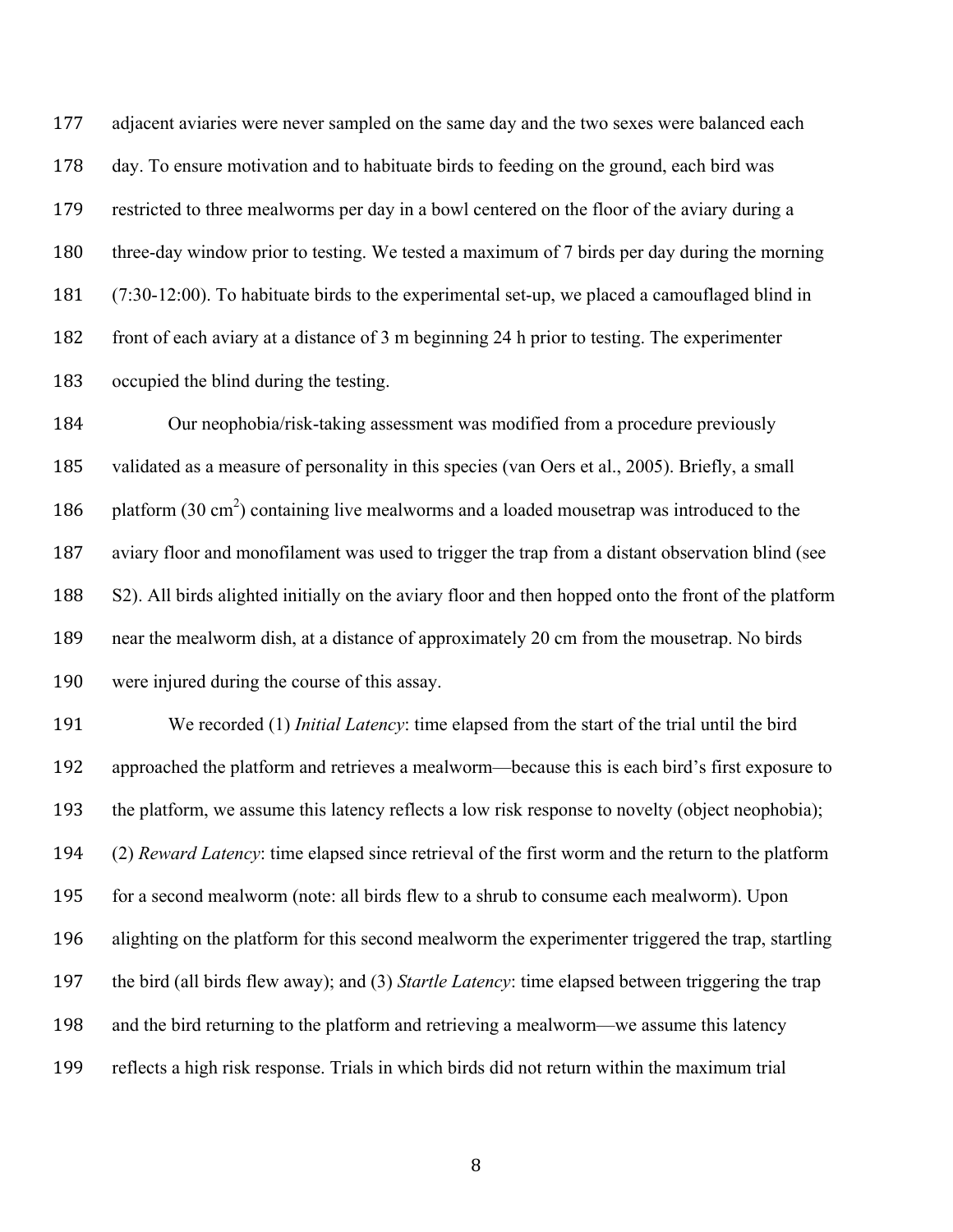duration (20 min) were not included in the repeatability, covariance or PCA analyses because assigning a constant value (e.g. 1200 sec) would artificially inflate these estimates. Although, exclusion of these incomplete trials could under-represent the most risk-averse personalities, a pilot study conducted with wild-caught birds showed that extending this time window to longer durations (60 min) resulted in few additional latency data. The number of mealworms on the platform was counted following each trial to ensure that the expected number of worms was retrieved. This testing procedure was repeated three times per bird, with a three-day interval separating repeated trials. Upon completion of the third trial, each bird was measured for tarsus length, flattened wing cord length, body mass, and fat score (Cherry, 1982); body condition was estimated using the scaled mass index method (SMI; Pieg and Green, 2009), and completion of prebasic moult was confirmed.

- 
- *HPA Assessments*

*Validation* 

 In March 2012 we validated the HPA assessments following (Dickens et al., 2009a), including the pharmacological dosages, time courses, and the cross reactivity of the pharmacological 216 reagents in the ELISA. We used wild-caught adult great tits—used only for this validation— 217 from a nest box population in Radolfzell, Germany  $(N=13)$  (S1).

*Blood collection*

Twenty-five birds were tested for plasma glucocorticoid dynamics using a repeated measures

221 HPA assessment (Fig. 1). The first assessment (HPA $_1$ ) was conducted during a one-week period

in late August following the third and final set of behavioral trials to facilitate analysis of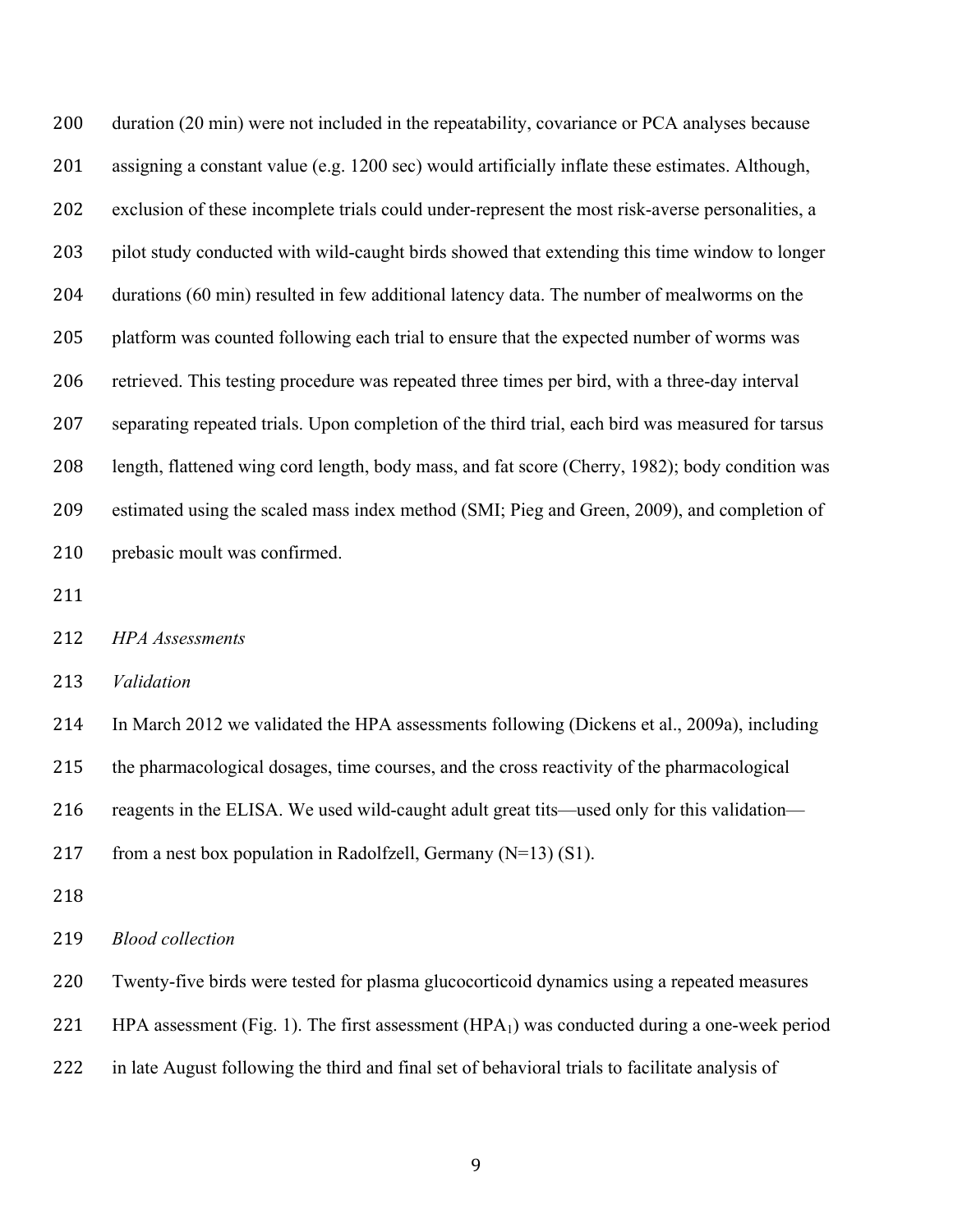223 hormone-behavior relationships. The second assessment  $(HPA<sub>2</sub>)$  was performed in November preceding the brain collection. Sampling was limited to 0800-1100. Samples were collected by puncturing the brachial vein and collecting the blood using a heparinized microcapillary tube. Birds were restrained in small cotton bags during the intervals between sampling time points. Our method for assessing the HPA axis has been used previously in birds (Dickens et al., 2009a; Hau et al., 2015) and reptiles (Romero and Wikelski, 2010) to simultaneously quantify four aspects of HPA axis function: (1) Baseline CORT (*BaseCORT*): this first blood sample precedes the handling/restraint-induced stress response. *BaseCORT* was collected within 2 min 231 following entry into the aviary to reduce contamination from the stress response (Baugh et al., 2013; Romero and Reed, 2005) and was followed by placing the bird in a small cotton restraint bag for 15 min. (2) Stress response (*StressCORT*): this second blood sample provides an estimate of the early stage of each bird's acute response to handling/restraint and was immediately 235 followed by an intramuscular injection of dexamethasone (DEX; 1000  $\mu$ g kg<sup>-1</sup>; diluted to 50  $\mu$ L in PBS), which stimulates strong negative feedback of the HPA axis, thereby down-regulating subsequent CORT secretion (Dickens et al., 2009a; Hau et al., 2015); this injection was followed by a 90-min restraint period. (3) Negative feedback strength (*DexCORT*): the CORT concentration here reflects the strength of negative feedback following the DEX injection (higher CORT here indicates *weaker* negative feedback); this was followed immediately by an 241 intramuscular injection of adrenocorticotropic hormone (ACTH; Sigma #A6603; 100 IU kg<sup>-1</sup> 242 diluted to 50  $\mu$ L in PBS), followed by a 15-min restraint period. (4) Adrenal sensitivity (*ActhCORT*): finally, birds were bled a fourth time to estimate the capacity of the adrenal glands to produce CORT upon pharmacological stimulation of the HPA axis by the injected secretagogue. Birds were then immediately measured for biometrics, released into their aviary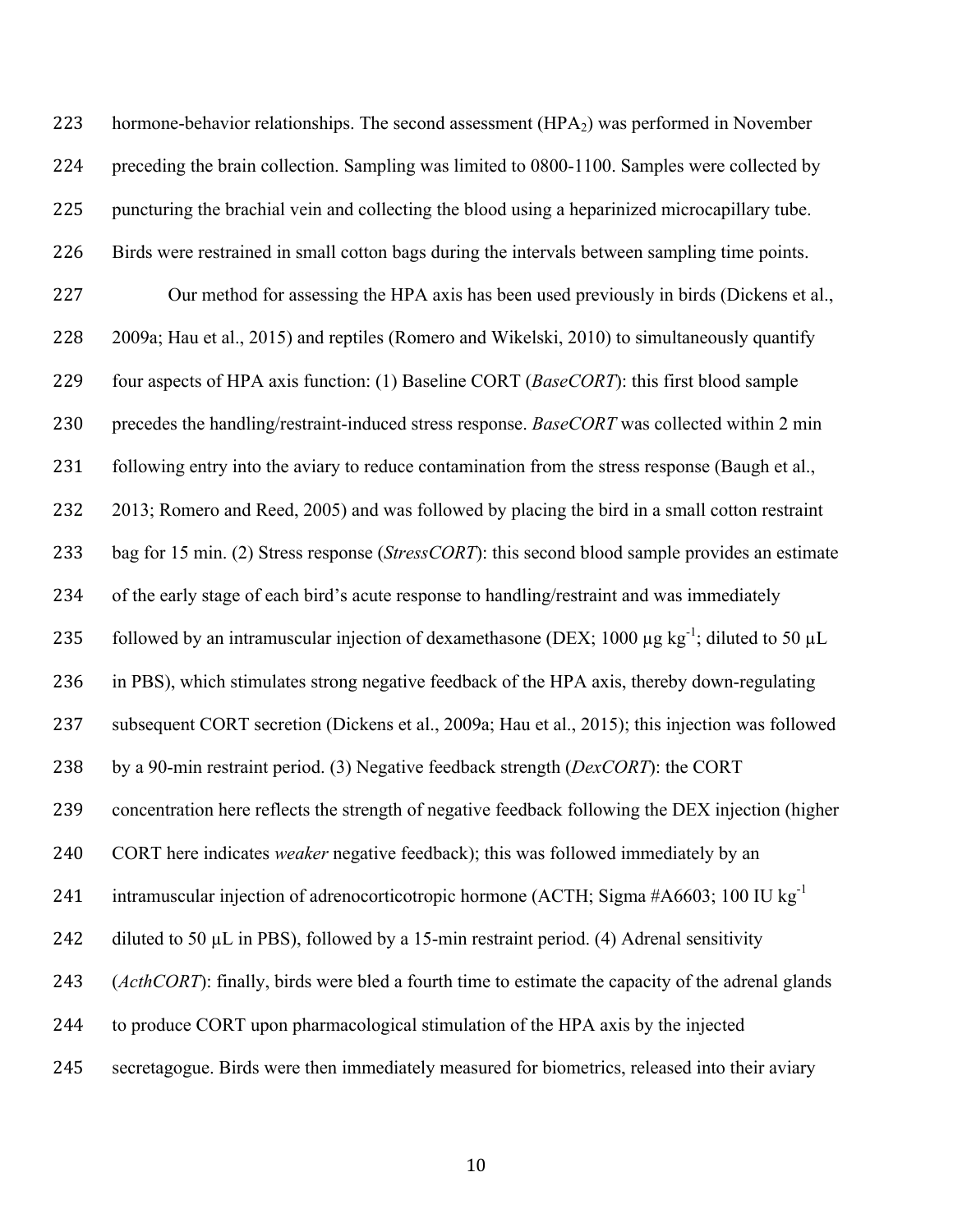and monitored for health. Blood samples were kept on wet ice during sample collection and then centrifuged (1400 g for 10 min). The plasma fraction was frozen at -80 C until all samples were assayed simultaneously.

*Enzyme Immunoassay*

In July 2013 we estimated plasma CORT concentrations using a commercial enzyme

immunoassay kit (Enzo Life Sciences, Cat. No. ADI 900-097; Donkey anti-Sheep IgG). The

details of our EIA procedure, including its validation, extraction, recoveries, technical

repeatability and preparation of standards are reported in (Baugh et al., 2014; Ouyang et al.,

255 2011). The intra- and inter-assay coefficients of variation  $(CV; 9$  plates)—8.1% and 8.2%,

256 respectively. The assay has a detection limit of 27 pg  $mL^{-1}$ . The cross-reactivity of the antiserum

is 100% for corticosterone, 28.6% for deoxycorticosterone and 1.7% for progesterone.

## *Neural Receptors Quantification*

 Following a 14-day recovery from the second HPA assessment, birds (N=25) were captured by hand net and decapitated. Trunk blood was collected and kept on wet ice while whole brains were dissected from the skulls and frozen in aluminum foil on dry ice and maintained at -80 C until cryosectioning. The interval separating entry into the aviary and frozen tissue was < 3 min. We transported brains on dry ice to the Roslin Institute at the University of Edinburgh, mounted 265 them on OCT (TissueTek) and sectioned them coronally at 15 µm onto polysine pretreated slides. Tissue was stored at -80 C. Two slides from each animal (each with six sections) were used for radioactive *in situ* hybridization and a custom Python script and ImageJ were used for silver grain quantification in the paraventricular nucleus of the hypothalamus (PVN) and the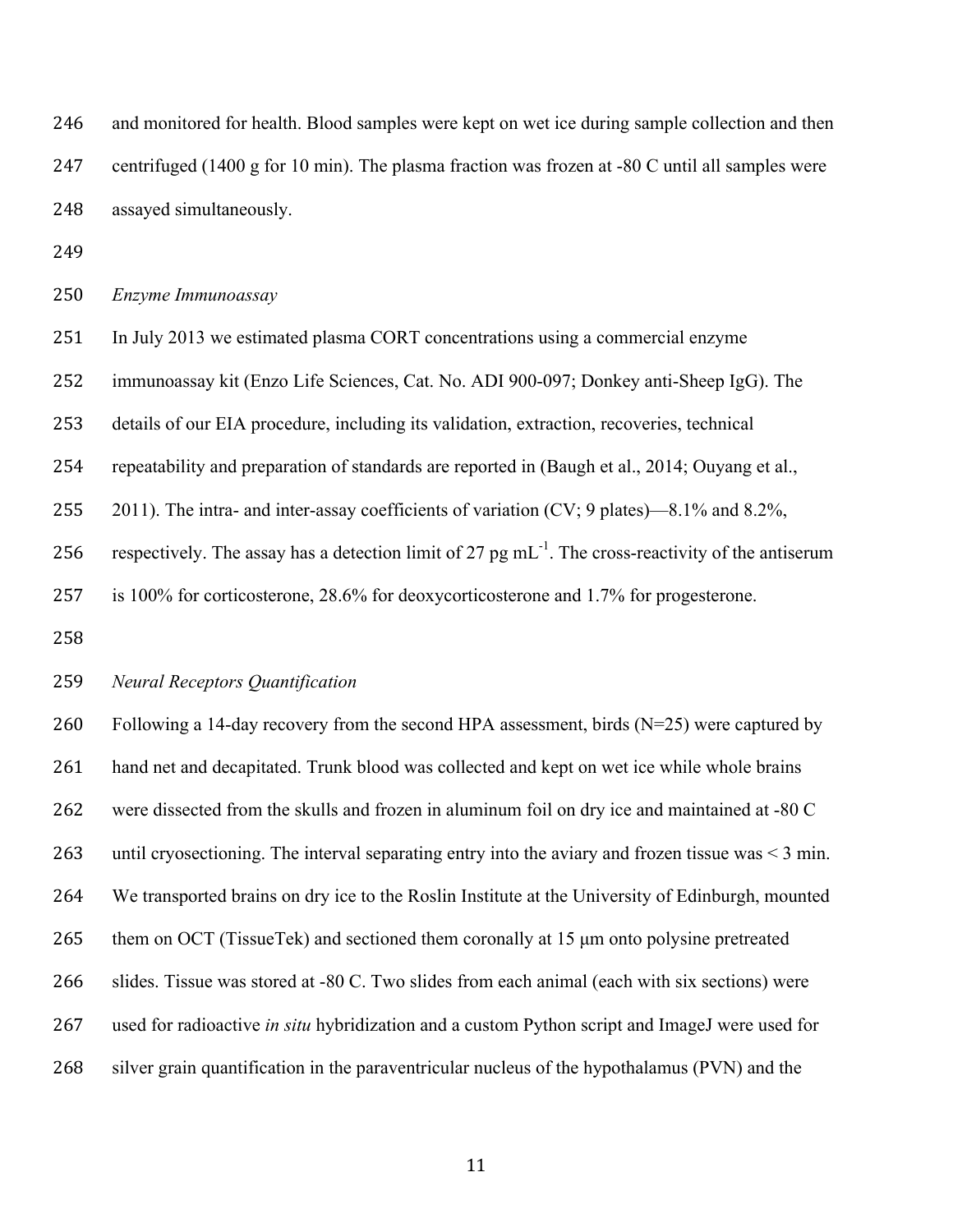- hippocampus (HP)—two regions implicated in HPA axis regulation (Dickens et al., 2009b).
- Details of our methods are described in (Senft et al., 2016).
- 
- *Statistical Analyses*
- *Behavior: General*

 We used a repeated measures ANOVA to test for effects of repeat number and latency type, including covariates for sex, SMI, and fat score. This permitted us to evaluate whether birds became habituated to the novel object platform across repeated trials. Effect sizes (partial eta- squared and Cohen's d) were calculated for significant main effects, interactions and pair-wise comparisons.

- 
- *Among-individual variances (i.e. repeatabilities)*

 All repeatability and covariance analyses were performed in R 3.0.2. We estimated the within- and among-individual variance components using Bayesian general linear mixed models (GLMMs) with a Gaussian error distribution, and used the variance component estimates to 284 calculate the repeatability of each behavioral and hormonal trait  $(\log_{10} t \text{ransformed and } z$ - standardized). Our linear mixed models approach (Sokal and Rohlf, 1995; Nakagawa and Schielzeth, 2010) has important advantages over earlier ANOVA-based methods for repeatability estimation (intra-class correlation coefficients; Lessells and Boag, 1987), including the incorporation of environmental covariates and nested terms (i.e. adjusted repeatabilities), robustness to data heterogeneity (missing values, unbalanced designs), and the ability to estimate uncertainty around the repeatability estimate because variances are estimated directly. These models were constructed in MCMCglmm (Hadfield, 2010). We ran models without fixed effects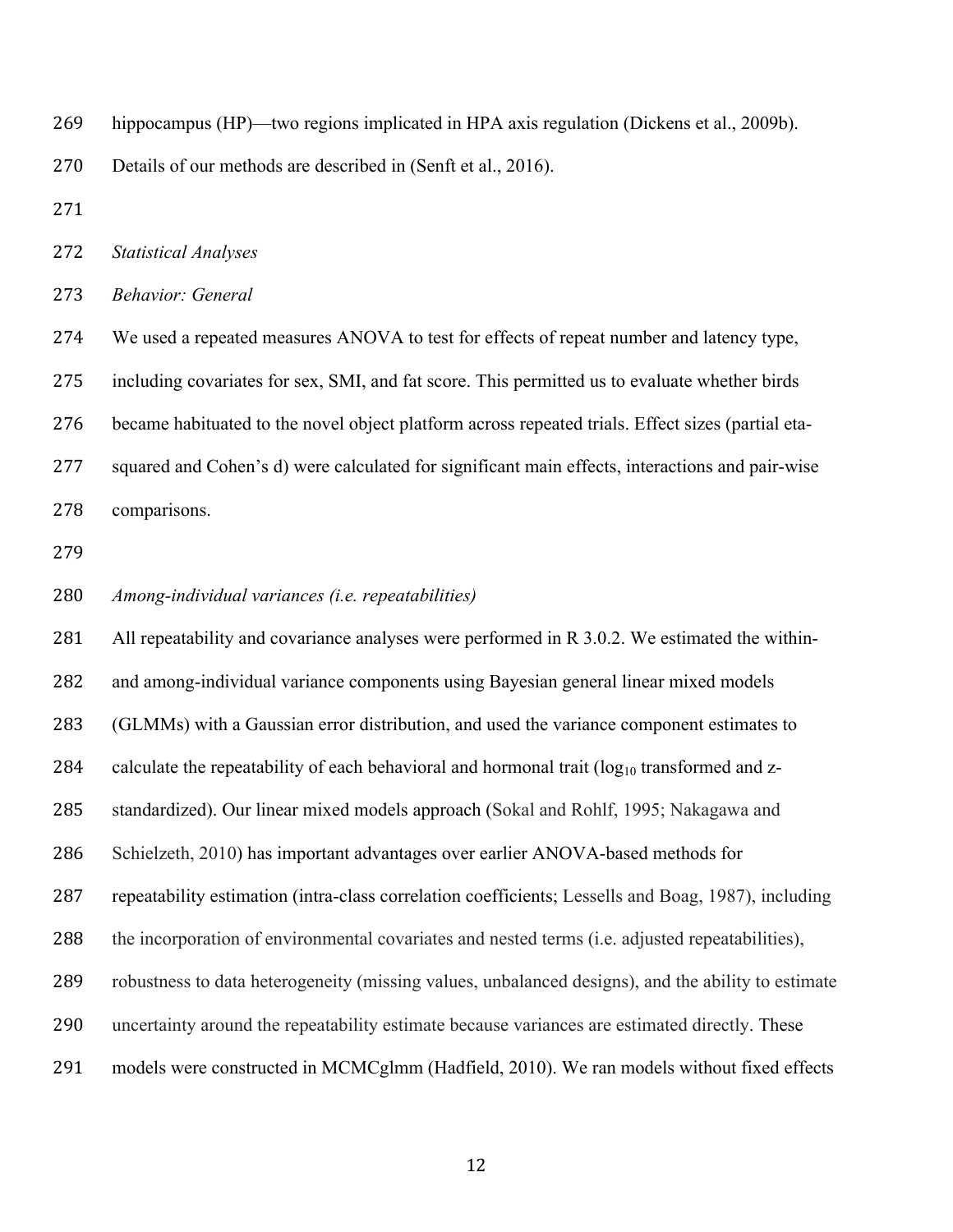(i.e. agreement repeatabilities), with individual identity as the sole random effect, and used inverse-Wishart priors. A second set of models were conducted to correct our estimates for nest of origin effects and determine whether the nest of origin explained some of the variation in traits. Therefore, we added NestID as a random effect to the models. We then repeated all the above models, this time accounting for fixed effects (i.e., adjusted repeatabilities), by adding variation in body condition (SMI, scalar) and the fat score as fixed covariates (S4 for adjusted repeatabilities), with a similar prior. Sex was not included as a term in any of the models because behavioral, endocrinological and quantitative genetics studies in *P. major* have shown no evidence for sex-dependent expression of exploratory behavior (Dingemanse et al. 2002; van Oers et al. 2004a; Carere et al. 2005), risk-taking behavior (van Oers et al. 2005), or HPA axis function (Stöwe et al. 2010; Baugh et al. 2014).

 We used the variance component estimates to calculate effects of individual identity and nest of origin. We ran each model for 1,000,000 iterations, used default sampling, and we ran model diagnostics to confirm that the autocorrelation between subsequent stored iterations was not higher than 0.1. We report the repeatabilities, and variance components calculated as a ratio of the total variance, with 95% credible intervals (95CI).

*Covariances*

 We performed bivariate GLMMs to estimate within- and among-individual covariation. These models were constructed in MCMCglmm (Hadfield, 2010), where individual identity was fitted as random effect. Covariances in both the random effect and the residual were allowed to take on any value (for a similar analysis and sample size, see Araya-Ajoy and Dingemanse, 2016). We compared the Deviance Information Criterion (DIC, Spiegelhalter et al., 2002) of these models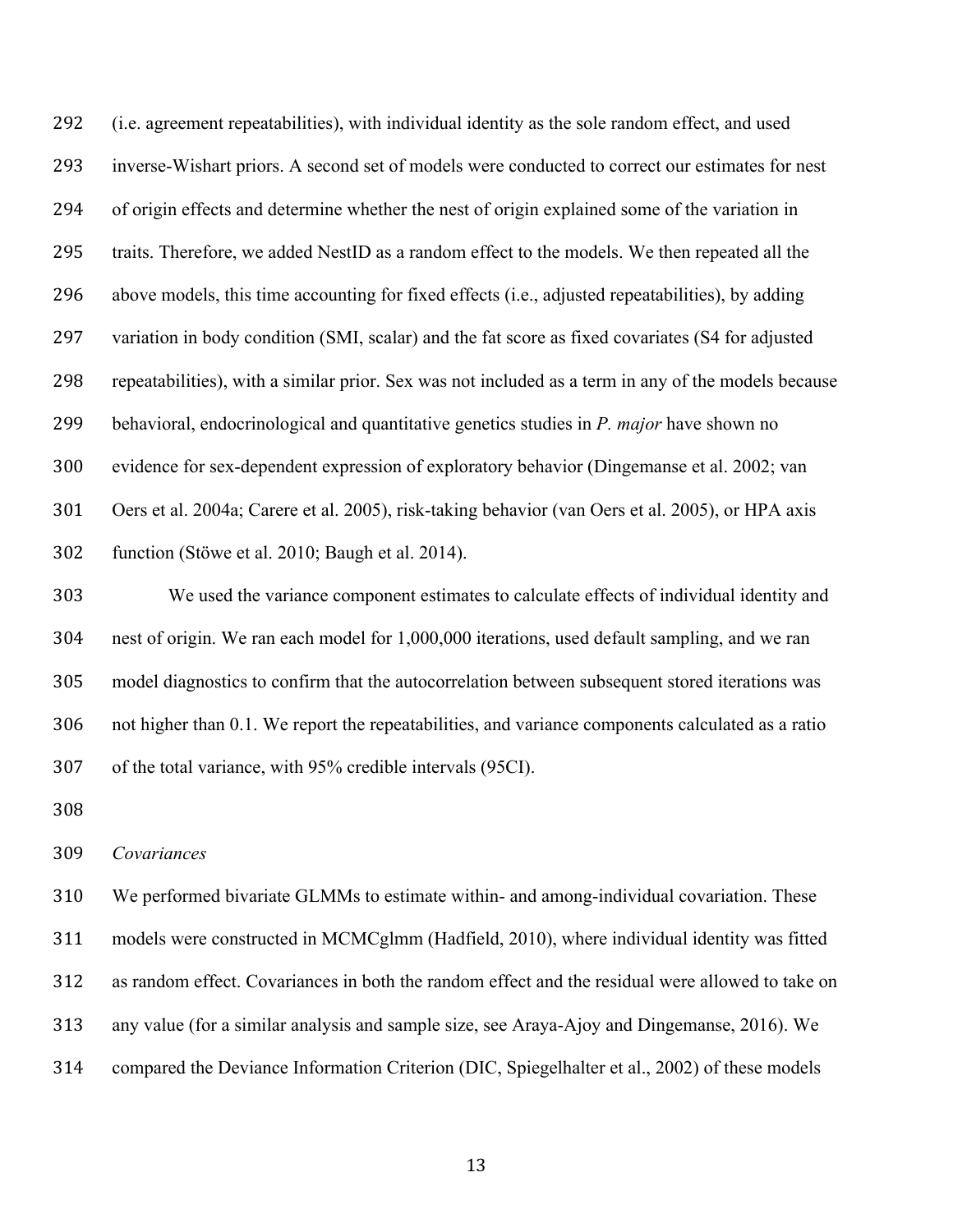with one from a model where we fixed the covariance within individuals to zero. A difference of

>5 in DIC was considered statistically significant (Spiegelhalter et al., 2002). We ran these

models with uninformative priors and ran each model for 2,000,000 iterations. Standard model

diagnostics confirmed that autocorrelation among sampled iterations was low.

#### *Linking neural receptors, HPA dynamics and behavior*

HPA<sub>2</sub> was timed to precede brain collection (Fig. 1) to test the hypothesis that MR and GR

expression in the HP and PVN predict HPA axis function. To do this we used the average MR

and GR expression in the PVN and HP calculated across four coronal sections per bird (N=25).

We constructed general linear models to describe how neural receptor expression predicts CORT

concentrations for the four HPA components. We also included two fixed variables in these

models to represent body condition, SMI and furcular fat score, that have been shown to be

correlated with CORT secretion (Wingfield et al., 1994).

To test the broader relationships among receptors, hormones and behavior—and in order

to reduce family-wise error rates—we reduced the dimensionality for all three of these

phenotypic categories using principal components analysis and then used path analyses (SPSS

version 21) to test the strength and direction of relationships among phenotypic levels (Fig. 2).

We tested two *a priori* models that minimized the number of paths: (1) Full model: MR and GR

directly influence both HPA axis function and behavior and the HPA axis also directly influences

behavior; and (2) Reduced model: MR and GR only indirectly influence behavior via the HPA

335 axis. We calculated the fit of both models  $(1-\pi(e_{HPA}*e_{Risk}))$  and a summary statistic  $(Q=(1-e_{HPA}*e_{Risk}))$ 

Fit<sub>Full</sub>)/(1-Fit<sub>Reduced</sub>)) and then compared the significance of this quotient with a Chi-squared test

337 of significance (W = -(N-d)\*log<sub>e</sub>(Q), where N=sample size and d=the number of dropped paths).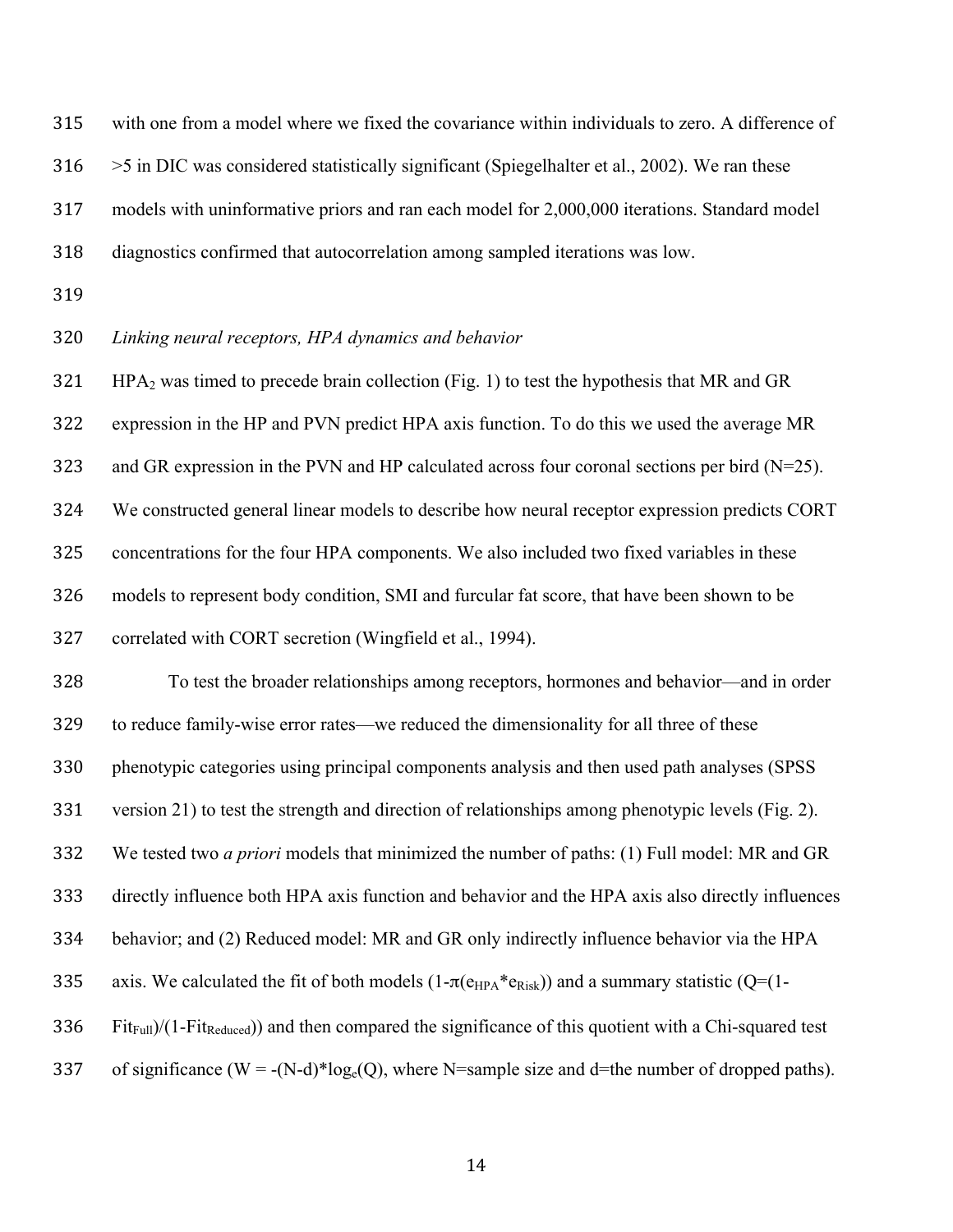338 Measurements from  $RTA_1$  and  $HPA_1$  were used and all datasets were  $log_{10}$ -transformed and z- standardized prior to component extraction. For the behavioral data, we excluded trials in which the bird did not return to the platform within the maximum window of time (20 min) because 341 assigning maximum values here would artificially inflate the eigenvalues (final  $N_{path\, analysis}=14$ ). All analyses extracted only one component (PC1) with eigenvalues > 1 (which explained 63- 82% of the variance) and correlation matrices indicated that all pairwise correlation coefficients varied between 0.1 and 0.9 (S8). Therefore, we performed path analyses using PC1 for each trait category (Fig. 2). Residual error for these analyses did not deviate from Gaussian, visually or 346 statistically (Shapiro-Wilk; all  $p > 0.20$ ) and observed power for the omnibus path model was adequate (power=0.83).

- 
- RESULTS
- *Behavior: General*

351 Sex (F<sub>1</sub>=0.674, p=0.443), SMI (F<sub>1</sub>=0.044, p=0.840) and fat score (F<sub>3</sub>=0.503, p=0.694) did not

explain significant variance in behavior. The repeated measures ANOVA therefore only included

the within-subjects factors (latency type and repeat number; S2). Latencies were generally high

for *Initial Latency* and *Startle Latency* (mean ± SD, sec: 347.8 ± 279.9; 283.3 ± 232.0,

respectively)—indicating that this assay predictably elicited a neophobic and startle response,

356 respectively—but low for *Reward Latency* (143.5  $\pm$  163.8), suggesting that the first mealworm

357 acted as a food reward. There was a significant main effect of latency type  $(F_{2,26}=22.82, p<0.001,$ 

358 partial  $\eta^2$ =0.74). There was no main effect of repeat number (F<sub>2,26</sub>=1.54, p=0.233), but there was

359 an interaction between latency type and repeat number ( $F_{4,52}$ =3.08, p=0.024, partial  $\eta^2$ =0.73) due

360 to a marginal reduction in the *Initial Latency* between RTA<sub>1</sub> and RTA<sub>2</sub> (pairwise comparison: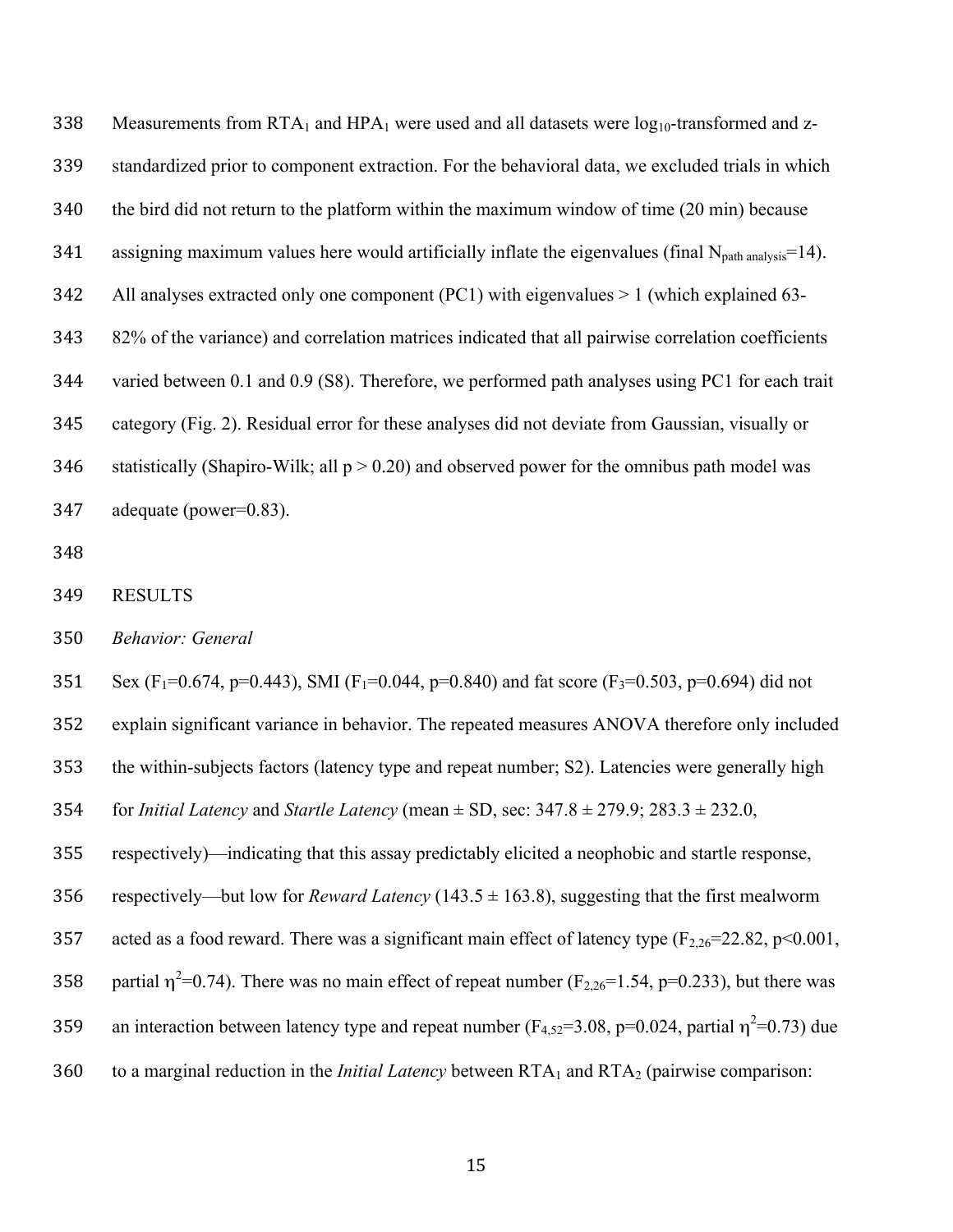p=0.01, cohen's d=0.92 (95CI=0.19-1.64); Fig. 1). No other pairwise comparison was significant (S2), suggesting that the novelty of the platform diminishes over repeated exposures.

## *Behavioral variances*

 Repeatabilities for all three latencies were high (0.41–0.53; see Bell et al. 2009) and statistically significant (i.e. with 95CI that were not zero-bound; Table 1; S5(a–c)). NestID did not explain significant variance in the three behaviors (Table 1), suggesting that risk-taking phenotypes may not be strongly explained by relatedness or pre-hatching maternal effects (e.g. yolk hormones) or both. However, the statistical power to detect NestID effects was not particularly high because half of the nests did not have siblings, so we cannot exclude this possibility. Moreover, results stayed qualitatively the same when accounting for fat score and SMI (S4 for adjusted repeatabilities).

## *Behavioral covariances*

 There was a significant positive among-individual covariance between *Initial* and *Startle Latencies* (Table 3; Fig. 3a; S5(d–m)), demonstrating that birds that are chronically neophobic are chronically more risk-averse (i.e. personality). There was a similar trend between *Initial* and *Reward Latencies* (Table 3; Fig. 3b). The DIC of the model in which the covariance between *Initial Latency* and *Reward Latency* was fixed to zero did not fit the data better than a model in which the covariance was allowed to take on any value (∆DIC = 13.6). This was also true for the model including covariances between *Initial Latency* and *Startle Latency* (∆DIC = 23.8). In both models the covariance within-individuals was positive and statistically significant (95CI do not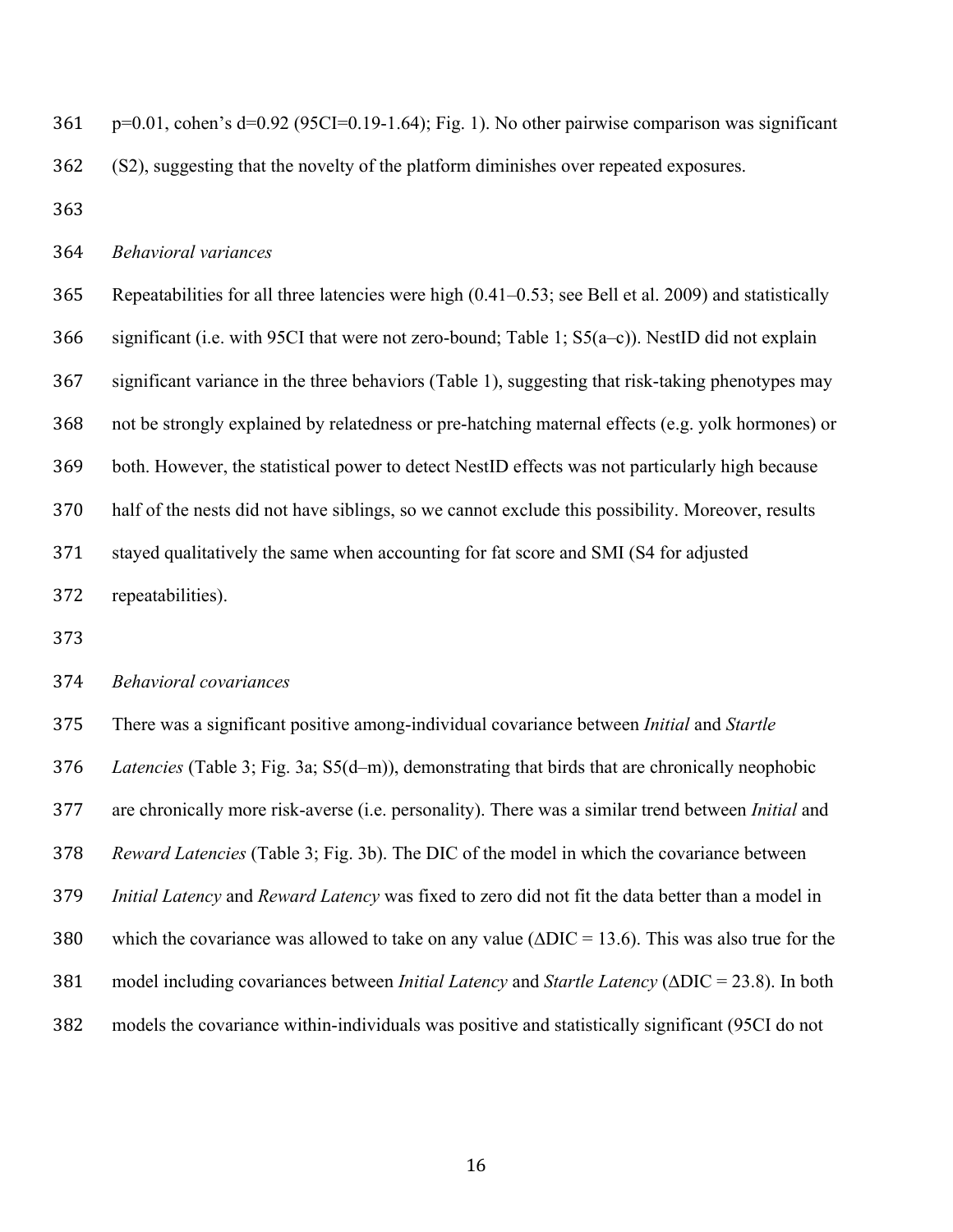overlap zero), demonstrating that at a given moment in time a bird exhibiting more neophobic

behavior will also predictably exhibit more risk-averse behavior (Table 3).

#### *Hormones: General*

- Our validation study indicated that our drug dosages and timeline induced predictable variation
- in CORT concentrations, with low *BaseCORT*, moderately high *StressCORT*, low *DexCORT* and

high *ActhCORT* (S1). In our experimental study we observed a main effect of HPA component

390  $(F_{3,72}=186.8, p<0.001,$  partial  $\eta^2=0.97$ ), again with low *BaseCORT* and *DexCORT*, and high

*StressCORT* and *ActhCORT* (S3). There was also a main effect of season, with higher CORT

392 concentrations in November (HPA<sub>2</sub>) compared to August (HPA<sub>1</sub>) ( $F_{1,24}$ =24.29, p<0.001, partial

393  $\eta^2$ =0.51; S3). Lastly, there was an interaction effect between season and HPA component

394  $(F_{3,72}=25.06, p<0.001,$  partial  $\eta^2=0.71$ ), driven by weakened negative feedback (higher

*DexCORT*) in November and a concomitant increase in *ActhCORT* (S3). The between-subject

396 factors of sex (F<sub>1,23</sub>=3.46, p=0.08), SMI (F<sub>1,23</sub>=2.5, p=0.12), and fat score (F<sub>1,23</sub>=1.99, p=0.17)

did not significantly explain variance in the CORT variables and therefore were not included in

the repeated measures ANOVAs.

## *Hormonal variances*

 One bird had a very low CORT concentration for the first *BaseCORT* sample. We ran models that included and excluded this statistical outlier, and the results did not differ qualitatively (direction and proportionality of estimates), thus we report the inclusive results. For all four traits, repeatabilities were statistically significant (i.e. 95CIs were not zero-bound). *DexCORT* and *ActhCORT* exhibited qualitatively higher repeatabilities than *BaseCORT* and *StressCORT,*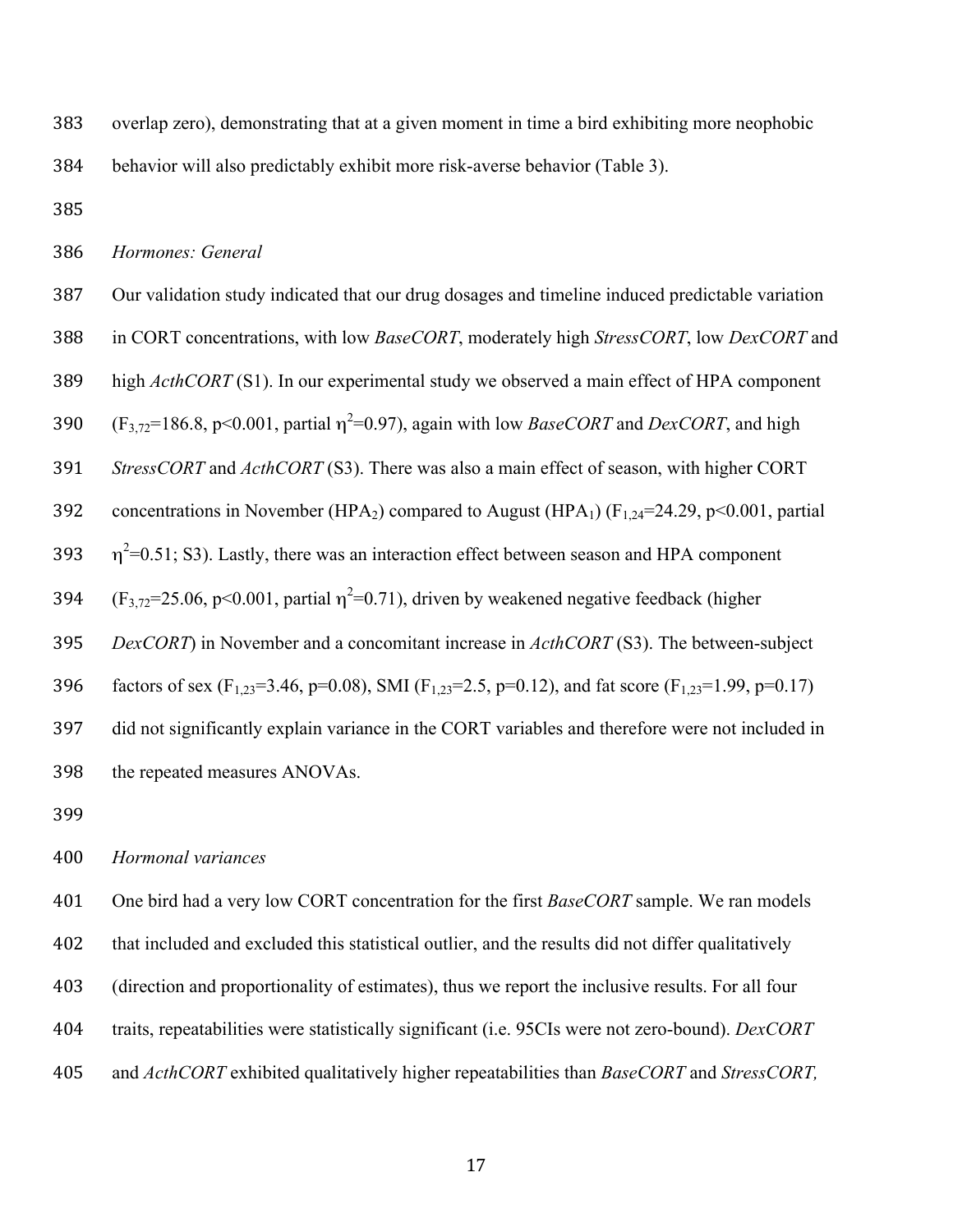but the 95CI did overlap so the estimates are not statistically significantly different from each other (Table 2). When accounting for NestID, the amount of variance explained by differences among individuals was qualitatively lower, and a larger part of the variance, especially for *BaseCORT*, was explained by NestID, but again, 95CIs overlapped (Table 2; S6(a–d)). Results stayed qualitatively the same when accounting for fat score and SMI (S4 for adjusted repeatabilities).

### *Hormonal covariances*

 The difference in DIC between the bivariate model of *BaseCORT* and the *StressCORT* where covariances were fixed to zero and where they were allowed to take on any value was large ( $\triangle DIC = 27$ ), thus we assumed that covariance modelling better explained the data. There were no statistically significant covariances at the among-individual level (Table 3; 95CI overlap zero), despite a trend for some trait pairs, including high *BaseCORT* being linked with a high *StressCORT* (Fig. 3c), and weak negative feedback (high *DexCORT*) linked to strong adrenal sensitivity (high *ActhCORT*) (Fig. 3d). The covariances within individuals for all trait pairs examined were statistically significant and positive (Table 3; S6(h,l,p)). Similarly, the model that included covariance between the *StressCORT* and *DexCORT* was statistically significant (∆DIC  $423 = 19.5$ ) and the covariance within individuals was statistically significant and positive, while the covariance among individuals was not different from zero (Table 3; S6(e–p)). Similarly, the covariances within individuals were statistically significant and positive for the pairs *DexCORT*  versus *ActhCORT*, and *StressCORT* versus *ActhCORT*. Again, the differences in DICs confirmed 427 that the models including covariance better explained the data ( $\triangle DIC_{\text{Dex vs Acth}} = 26$  and  $\triangle DIC_{\text{Stress}}$ 428 vs Acth = 16).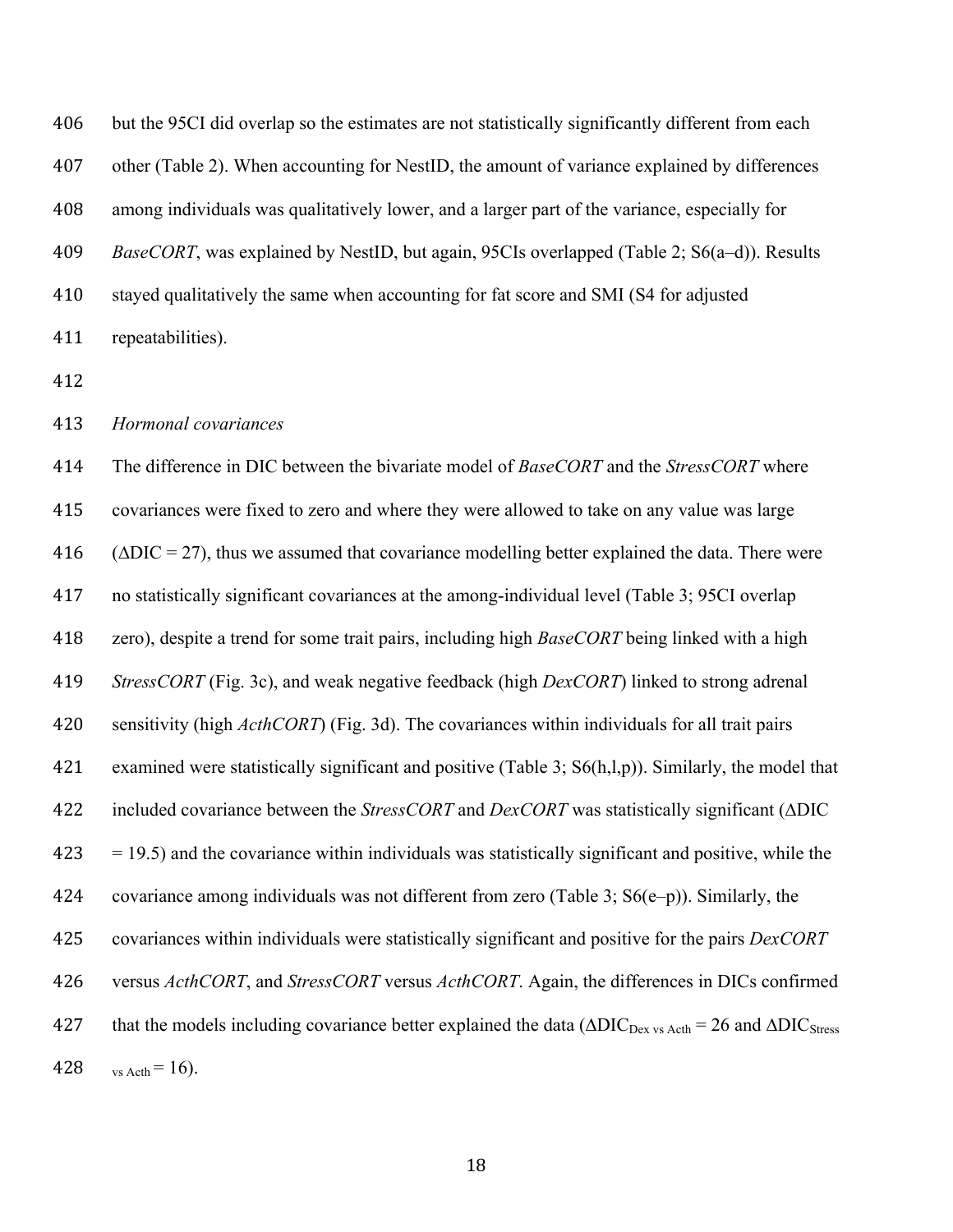## *Linking neural receptors, HPA dynamics and behavior*

Expression of GR was higher in the PVN than in the HP, and MR exhibited the opposite pattern.

Expression of MR was positively correlated across the PVN and the HP and there was a trend for

a positive correlation for GR across the two nuclei (Fig. 2 and Senft et al., 2016). In contrast,

 there were no correlations between the two receptor types (MR versus GR) for any combination 435 of nuclei or PC (all  $p > 0.15$ ).

 Given the widespread covariance among trait items (e.g. *Initial* and *Startle Latencies*), the principal component analyses allowed us to reduce our dataset into four trait categories (MR phenotype; GR phenotype; HPA potentiation phenotype; risk-aversion phenotype; Fig. 2; see S8 for PCA details; Budaev 2010) and minimize family-wise error rates. Using these trait categories, our path analyses indicated that higher MR and lower GR predict a more potentiated HPA axis (higher CORT) and more risk-averse (longer latencies) personalities (Fig. 2). Model fit was significantly higher for the full model (0.785) compared to the reduced model (0.539) with 443 two dropped paths  $(\chi^2=9.12, df=2, p<0.05; Fig. 2)$ , indicating support for a direct and an indirect (i.e., via HPA axis) influence of MR and GR on risk aversion. These results were robust to the structural details of the path model—the qualitative outcome did not change with inclusion/exclusion of items in principal components and the relationships among these higher- level trait dimensions mirrored patterns detected at lower levels of analysis. For example, 448 variation in *ActhCORT* positively predicted startle latencies  $(R^2=0.41, F_{1,12}=8.36, p=0.014)$ ; GR 449 expression in the hippocampus negatively predicted startle latencies ( $R^2$ =0.39, F<sub>1,12</sub>=7.76,  $p=0.016$ ; GR expression in the PVN negatively predicted *ActhCORT* ( $R^2=0.24$ ,  $F_{1,23}=6.51$ ,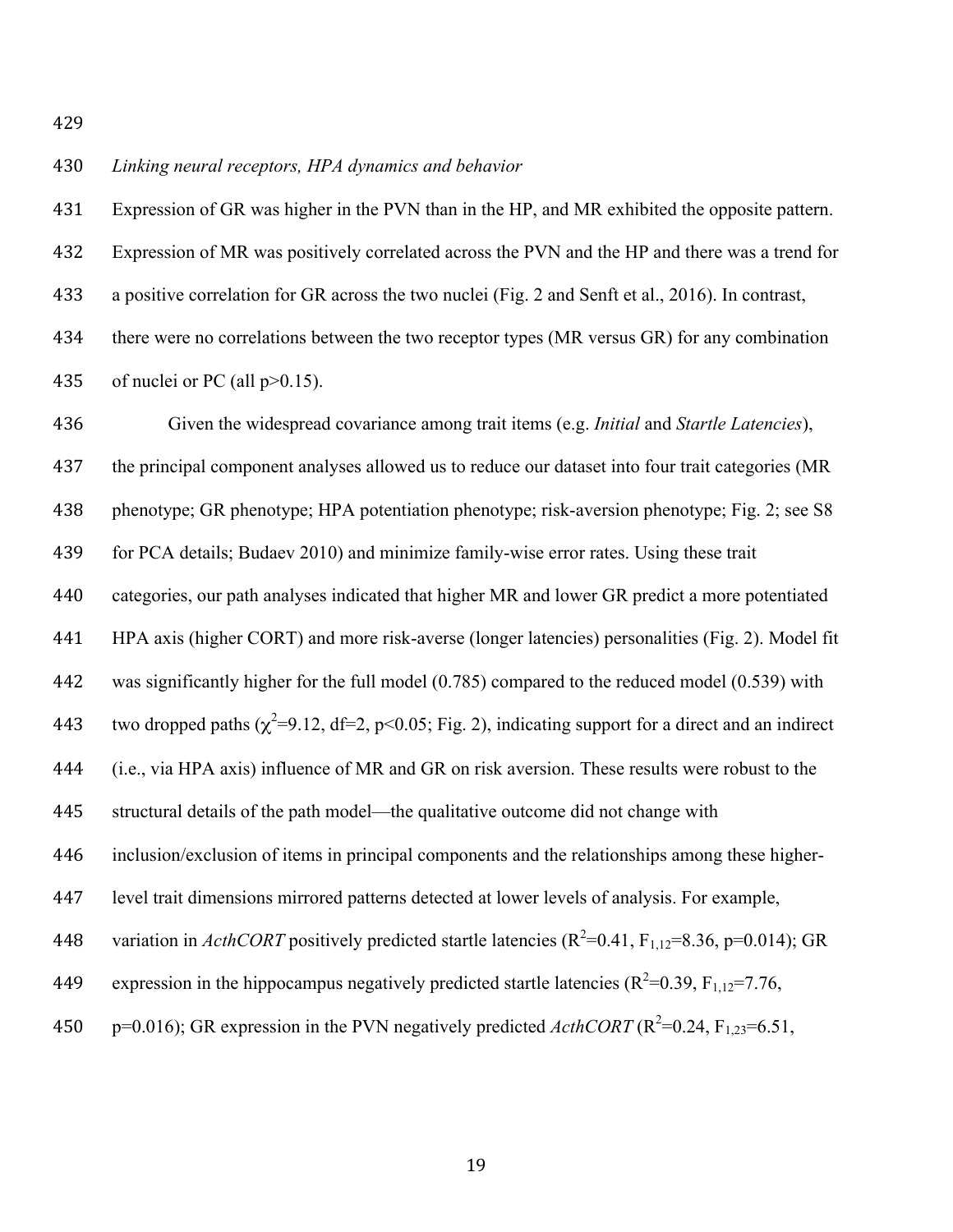451  $p=0.019$ ; and MR expression in the hippocampus positively predicted *StressCORT* ( $R^2$ =0.20, F1,23=5.82, p=0.024; see also S7, S8, S9).

DISCUSSION

 We found support for the hypothesis that avian personality is correlated with individual differences in HPA axis function. Our repeated measures design allowed us to partition variance in behavioral, endocrine and neuroendocrine traits in the same individuals under semi-natural conditions, providing an integrative picture of trait lability and interaction—to our knowledge this is the first such study to integrate across these levels of organization. The results support our prediction that individuals with consistently more potentiated HPA axes exhibit risk-averse personalities. These results help to unify findings from previous research examining the HPA axis and personality in vertebrates (Ellis et al., 2006; Koolhaas et al., 1999) including great tits (Hau et al., 2016) and provide an important test of the assumption that pharmacological challenges provide a window into upstream neural receptor phenotypes. 

*Personality*

 Risk-taking behaviors were repeatable—approximately 30-50% of the variation in each can be attributed to individual differences, a relatively high fraction for behavioral traits (Bell et al., 470 2009). And in contrast to the HPA components, nest of origin explained only a small fraction of the behavioral variation. This finding extends previous work that indicates that these types of risk-taking behaviors are components of a more general personality suite that includes exploration and boldness (van Oers et al., 2004b, 2004c; van Oers et al., 2005; Hall et al. 2015).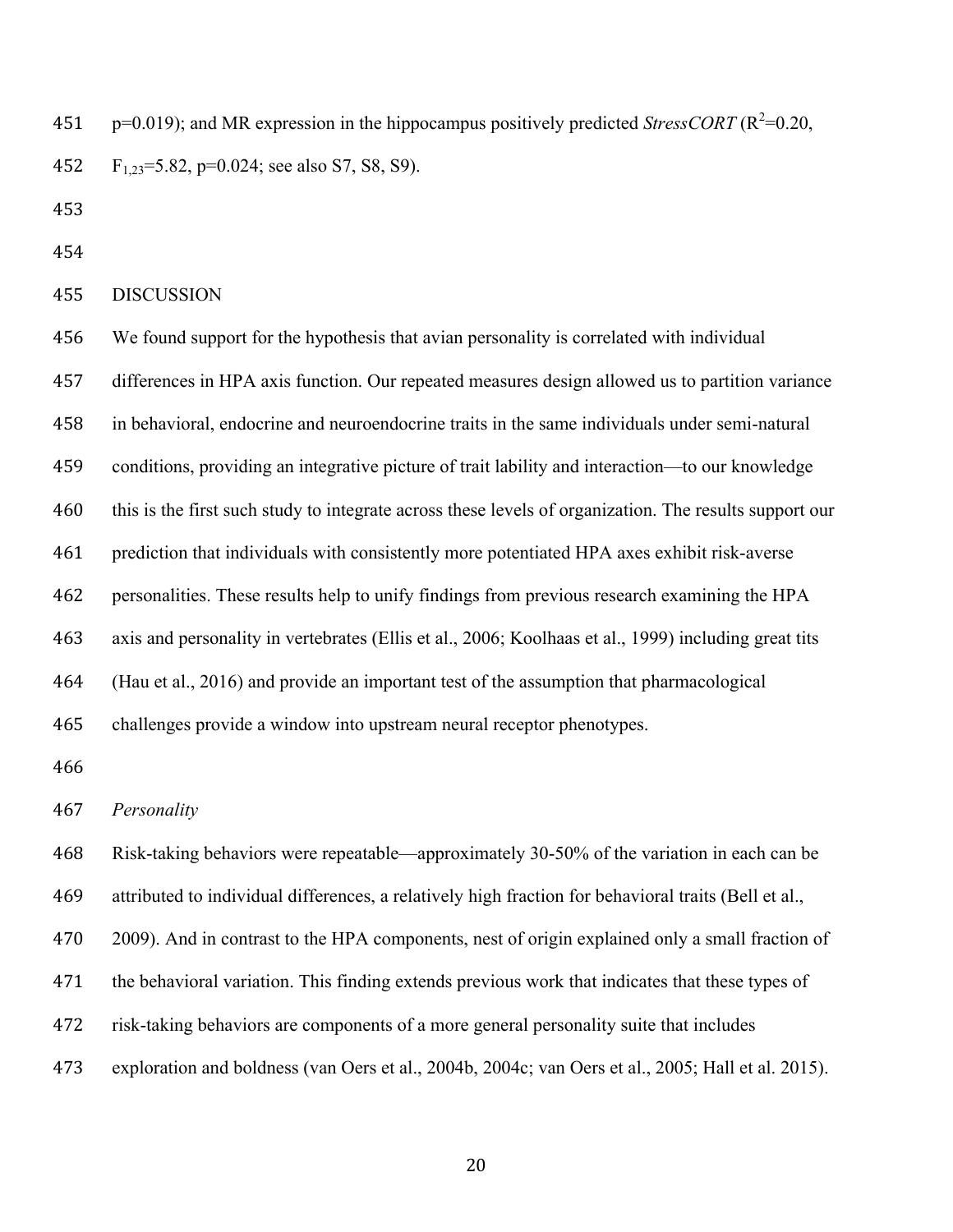Moreover, these behaviors are phenotypically correlated, owing to the joint contributions of positive among- and within-individual correlations. The within-individual correlation implies that either dynamic internal (e.g., circadian state) or external variables (e.g., temperature) or both varied across observations of the same individual and that these variables modulated the expression of both traits simultaneously (see Baugh et al., 2014). Given that we controlled the social and nutritional environments, this within-individual correlation further indicates that these two behaviors are codependent on a variety of influences beyond nutritional state and social context (see Drosmann et al. 2014). This within-individual correlation could emerge as a consequence of ultradian cycles (Droste et al., 2011); for example, baseline CORT and stress- induced CORT will both be higher following the periodic and pulsatile release of ACTH. The among-individual correlation between these two behaviors, however, provides evidence for their joint contribution to personality and is only possible given the among-individual variance (i.e. repeatability) of both behaviors (Baugh et al., 2014). This correlation means that birds that are on average more neophobic are also on average more risk-averse, and vice versa. This is consistent with the finding in this species that risk-taking behavior is genetically linked with general aspects of the shy-bold continuum, including spatial and object neophobia (van Oers et al., 2005). 

*HPA function*

Our HPA assessments yielded the predicted results (i.e. low BaseCORT, stress-induced

increases, decrease after DEX- and increase following ACTH-injection). This is similar to what

- has been documented in some other species (Romero and Wikelski, 2010; Schmidt et al., 2012;
- MacDougall-Shackleton et al., 2013; Hau et al., 2015), but differs from the lack of ACTH
- sensitivity reported in chukar partridge (*Alectoris chuckar*; Dickens et al. 2009a). The higher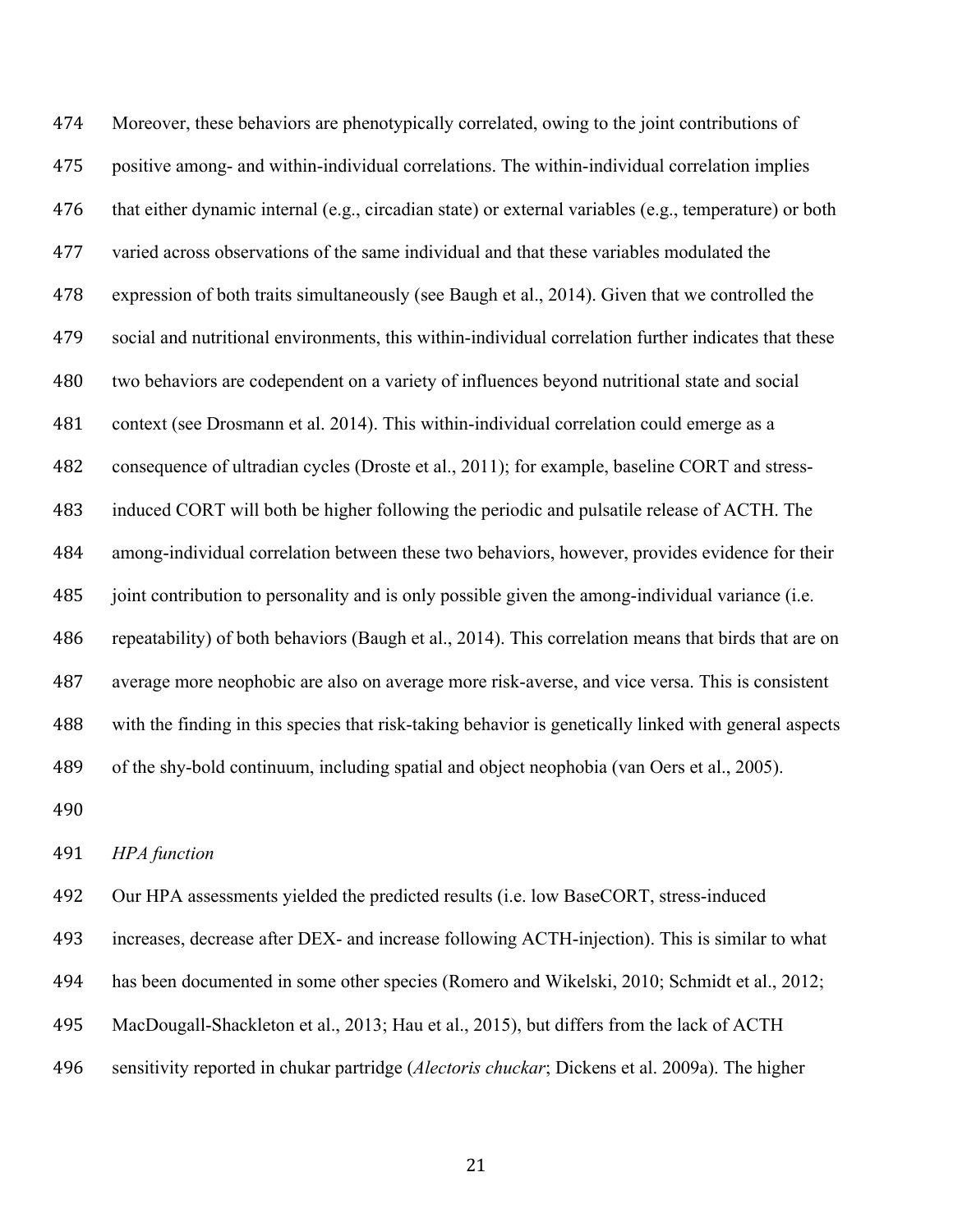CORT in November compared August suggests a seasonal pattern in DEX sensitivity, with weaker sensitivity in November. There was also a seasonal increase in *ActhCORT*, but this is likely due to the positive correlation between *DexCORT* and *ActhCORT*. Although our birds had recently completed prebasic molt at the time of the August assessment, the enduring physiological consequences of a recent molt or other seasonally variable inputs to the HPA axis might have downregulated axis sensitivity (Romero 2006). Despite this seasonality, all four HPA measures exhibited significant repeatability.

 Baseline CORT exhibited the lowest repeatability, consistent with previous studies in great tits (Baugh et al., 2014) and other species (Hau et al., 2015; Ouyang et al., 2011). The other

three HPA components contained moderate (*StressCORT*) to high (*DexCORT, ActhCORT*)

 amounts of repeatability, consistent with the only other report that has estimated repeatabilities in a subset of these traits (Hau et al., 2015). The repeatabilities of *DexCORT* and *ActhCORT* might be interesting to examine in future functional studies. Variation in negative feedback, for example, has been shown to correlate with nutritional state and mortality in Galapagos marine iguanas (*Amblyrhynchus cristatus*; Romero and Wikelski, 2010).

 We also demonstrated that there are positive phenotypic correlations between several of these HPA components. Most of the covariance between traits is at the within-individual level. In other words, this suggests that a bird with high baseline CORT at a particular moment will have high stress-induced CORT minutes later; but that same bird a month later might have moderate initial CORT and moderate stress-induced CORT. This hypothetical bird is a relatively high- CORT individual (i.e. there is repeatability in both components), but dynamic variables, not stable individual differences, are driving the correlation between the HPA traits (Baugh et al., 2014). The interdependence of these HPA measures has implications for coping with repeated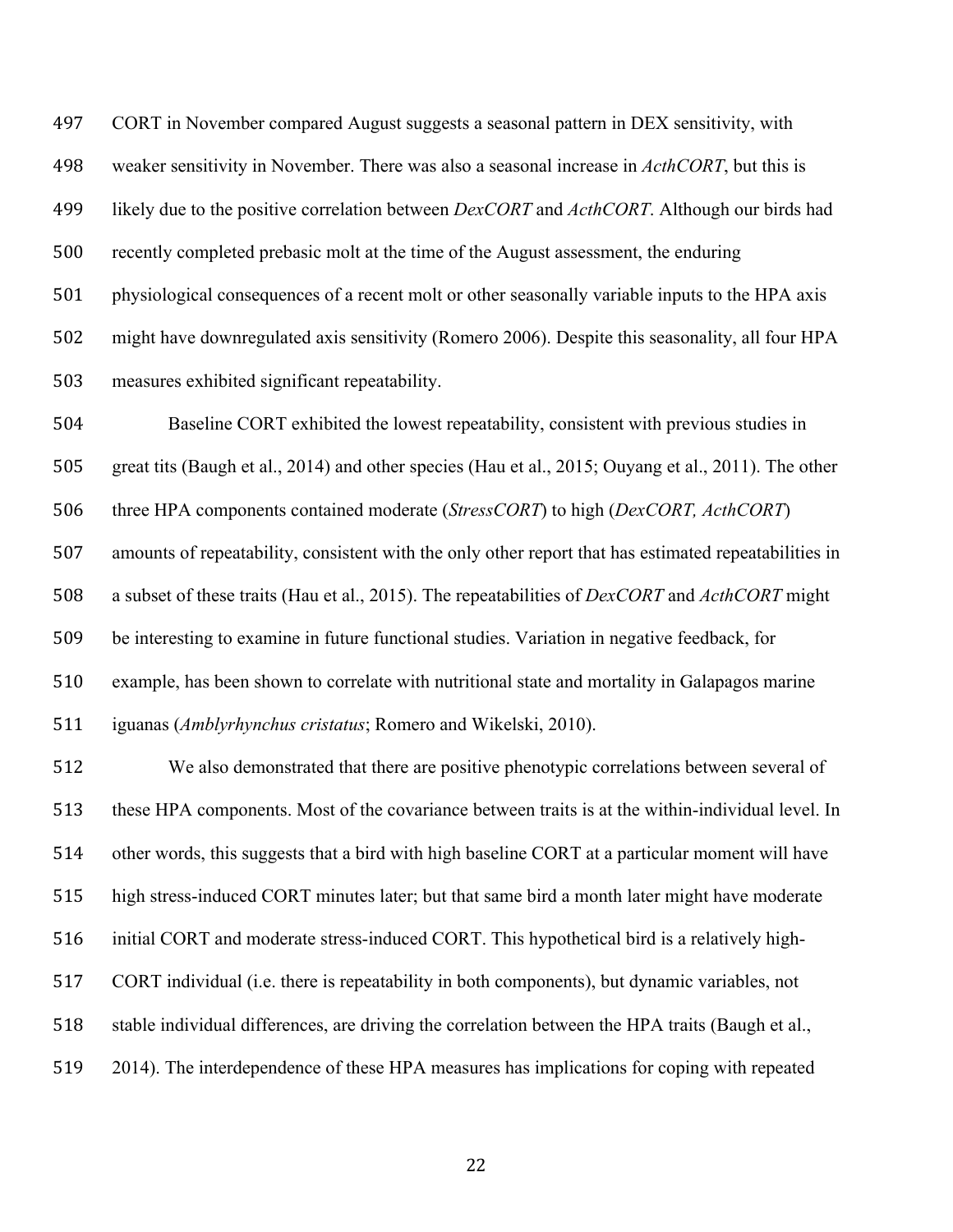stressors; for example, a positive trend between *DexCORT* and *ActhCORT* suggests that birds with stronger negative feedback are less able to mount a strong secondary stress response, owing perhaps to a refractory state. To our knowledge, these are the first estimates of combined phenotypic, within- and among-individual covariances in these HPA axis traits. Given trends indicating among-individual correlations between *BaseCORT* and *StressCORT* and between *DexCORT* and *ActhCORT*, we suggest future research examine this question further. However, because *BaseCORT* and *StressCORT* concentrations are likely regulated by separate receptor populations, thereby potentially decoupling them, we would not predict strong correlations between these measures (de Kloet et al., 1993; Romero, 2004).

*Linking neural receptors, HPA dynamics and behavior*

 By estimating the expression of MR and GR in two brain regions known to regulate the HPA axis—the PVN and hippocampus—we provide support for the hypothesis that functional aspects of HPA axis dynamics can be predicted on the basis of receptor expression. Overall, we showed that higher MR levels predicted a more potentiated HPA axis (higher CORT) and, more importantly, higher GR levels predicted a less potentiated axis. Previously we showed that the expression of hippocampal MR is positively correlated with the expression of MR in the PVN, and a similar trend was observed for GR across these two nuclei (Senft et al., 2016). This within- individual correlation across nuclei is similar to what has been shown across diverse tissues in songbirds (Lattin et al., 2015) and suggests a neuroendocrine suite that constrains the flexibility of HPA axis function, which might explain individual differences in the HPA components measured in this study. Future research should also quantify receptor protein expression, as transcript and protein levels have been shown to be uncorrelated in house sparrow (*Passer*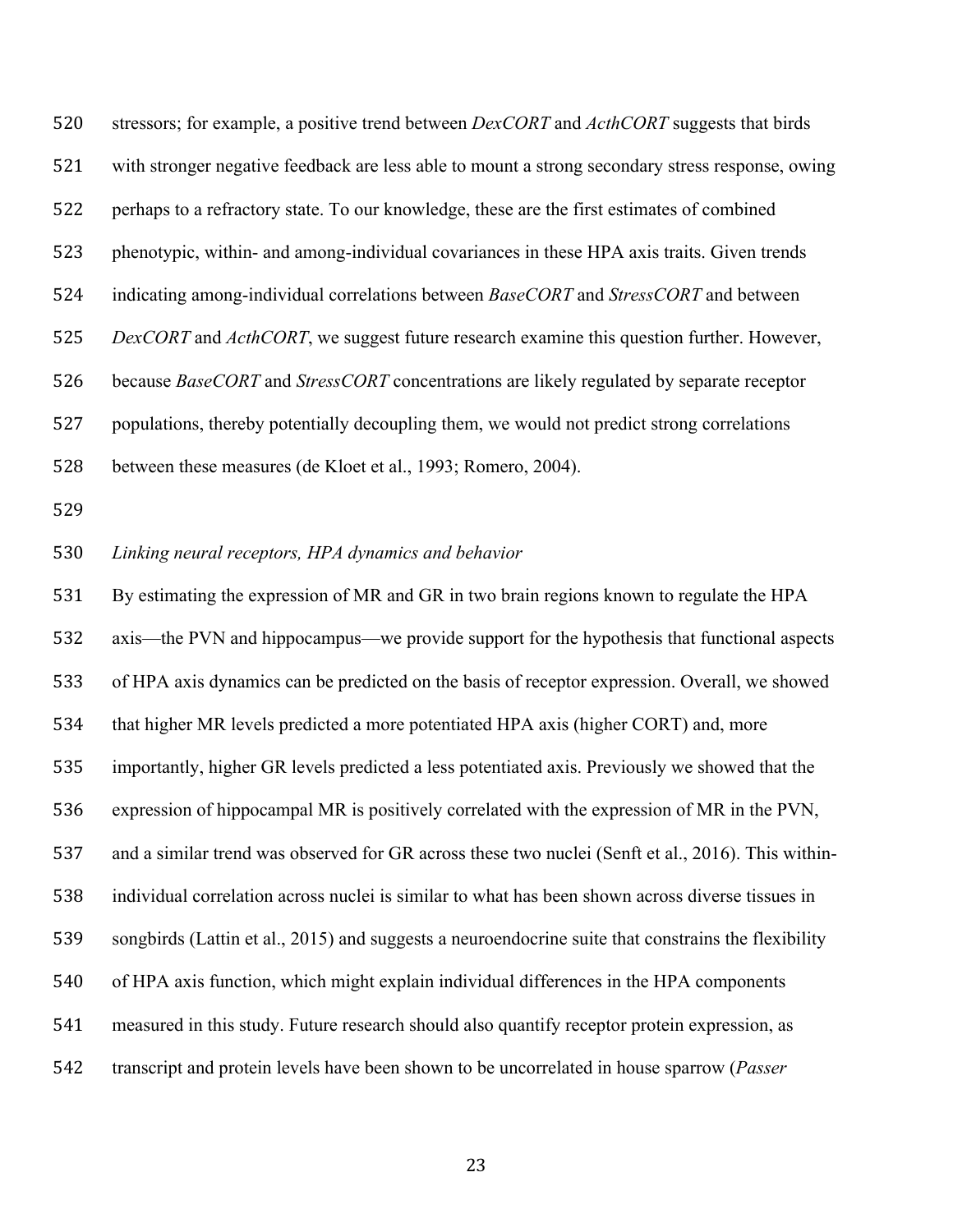*domesticus*) brains (Medina et al., 2013), and transcript expression might yield different results. For example, in vivo studies in rodents have demonstrated that GR under-expression, which leads to reduced negative feedback (i.e. more potentiated HPA axis) can be compensated for by MR over-expression (Harris et al., 2013), suggesting that higher MR densities in rodent brains might be associated with increased negative feedback (i.e. less potentiated HPA axis). The classic model that MR strictly controls basal HPA drive whereas GR controls negative feedback is being revisited (Kolber et al., 2009), and there is empirical evidence that it is the ratio of MR and GR that might be critical to understanding HPA axis function (Harris et al., 2013). Lastly, because MR and GR are widely distributed throughout the brain, including in *P. major* (Senft et al., 2016), links between receptor expression and behavior need to be more thoroughly explored.

 We found support for the hypothesis that variation in the neuroendocrine stress axis is correlated with personality. Specifically, more neophobic and risk-averse birds exhibited a more potentiated stress axis. This finding was confirmed with data reduction methods showing that the three behavioral measures were largely explained by a single principal component, and likewise for the four HPA components. PC1 for the behavioral measures might represent behavioral inhibition under conditions of risk and PC1 for the HPA components might represent endocrine potentiation. These two principal components were significantly and positively correlated: birds exhibiting more risk-averse personalities also exhibited more potentiated HPA axes. It is remarkable that the expression patterns of two receptors in the brain can explain such a large amount of variation in HPA axis function and animal personality. We agree with Ball and Balthazart (2008) that identifying functional interrelationships between behavior and hormones at the individual level, which has occasionally failed (Crews 1998; Adkins-Regan 2005), is greatly facilitated by inclusion of target tissue variables such as neural receptor expression. We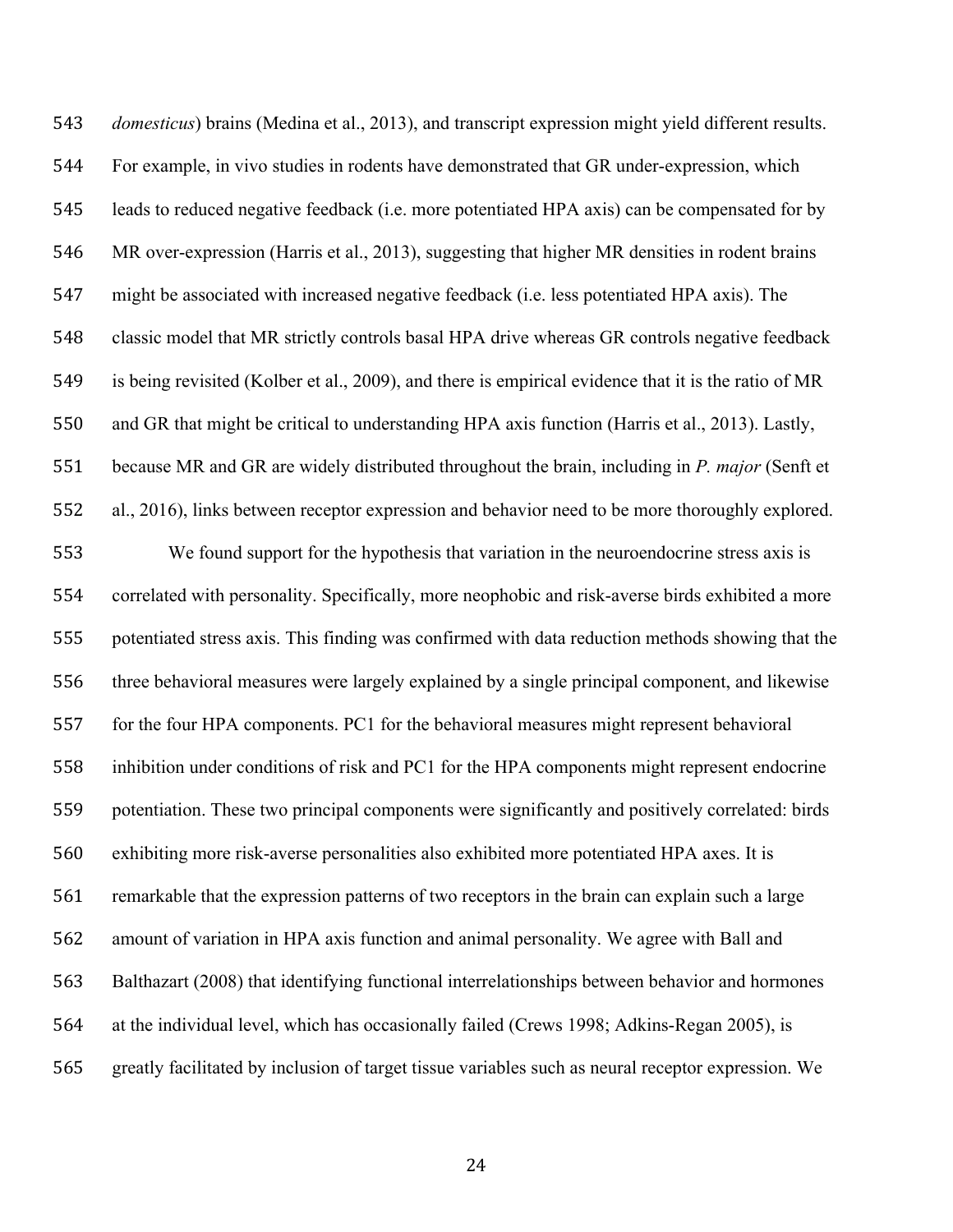would further propose that understanding the behavior and hormonal sides of the equation are greatly enhanced by multilevel approaches, including the characterization of syndromes. Lastly, because recent work has demonstrated links between immune function and risk-taking behavior (Jacques-Hamilton et al. 2017) and because glucocorticoids are known to suppress the immune system, it will be important for future work to integrate among all three of these phenotypic categories in wild animals.

 These patterns expand on earlier studies in this species; we previously demonstrated a genetic correlation between spatial/object neophobia and glucocorticoid reactivity, with shy selection line birds exhibiting stronger stress responses (Baugh et al., 2012). Likewise, in a study of wild birds we showed that slower explorers exhibited faster and more enduring glucocorticoid responses (Baugh et al., 2013). The present study, which used pharmacological challenges in addition to the more conventional stress series, confirms that the more enduring stress response in more risk-averse personalities is due to weaker negative feedback *per se*. These results are generally consistent with studies of stress and personality in other vertebrates (Baugh et al., 2012). What is still unclear, however, is the directionality and causality of these hormone- behavior relationships (Koolhaas et al., 2010). Further study is needed to examine the developmental-organizational programming of HPA and behavior phenotypes (Schmidt et al., 2013; Marasco et al., 2016) and new techniques are needed to acutely manipulate endocrine function in a physiologically relevant manner.

CONCLUSIONS

 Our multilevel and integrative approach—from neural receptor expression to plasma hormone dynamics and behavior—provides new insight into the network of trait (co)variances that are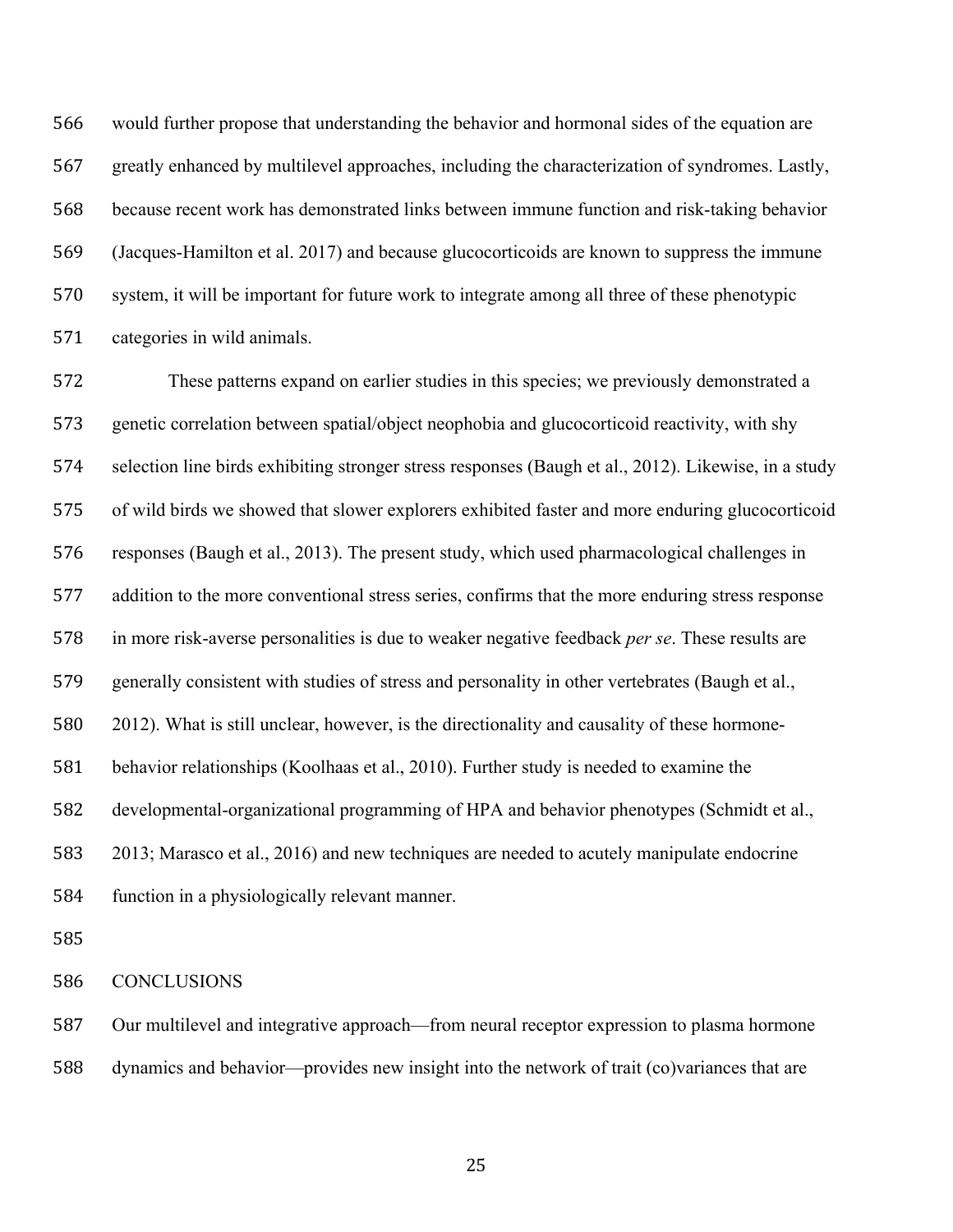associated with animal personality. Our results support the hypothesis that two hormone receptors in the brain play an integral role in HPA axis function, which is in turn associated with predictable variation in personality. Further, our findings support the hypothesis that pleiotropic effects of steroid hormones can act as proximate mechanisms that integrate behavioral traits into personality suites. Overall, these results unify earlier research documenting the relationship between endocrine stress reactivity and the shy-bold continuum in songbirds. Lastly, if the widespread trait covariances shown here are the consequences of genetic correlations, as has been demonstrated previously for specific HPA-behavior trait pairs (Baugh et al., 2012), this would imply that selection targeting any one of these levels might affect the evolution of suites of concerted traits (Ketterson and Nolan, 1999; McGlothlin and Ketterson, 2008). ETHICS Our protocols were approved under permit 35-9185.81/G-10/76 by District Administration Freiburg Department of Agriculture, Rural Areas, Veterinary and Food Administration, Baden- Wuerttemberg, Germany at the Max Planck Institute for Ornithology, Radolfzell, Germany (MH, ATB) and permit NIOO.10-06 of the Royal Dutch Academy of Sciences (DEC-KNAW) to KVO. COMPETING INTERESTS We have no competing interests. FUNDING

 This work was supported by the Alexander von Humboldt Foundation grant number 1141248 (ATB), the Max Planck Society (MH), The Netherlands Institute of Ecology (NIOO-KNAW;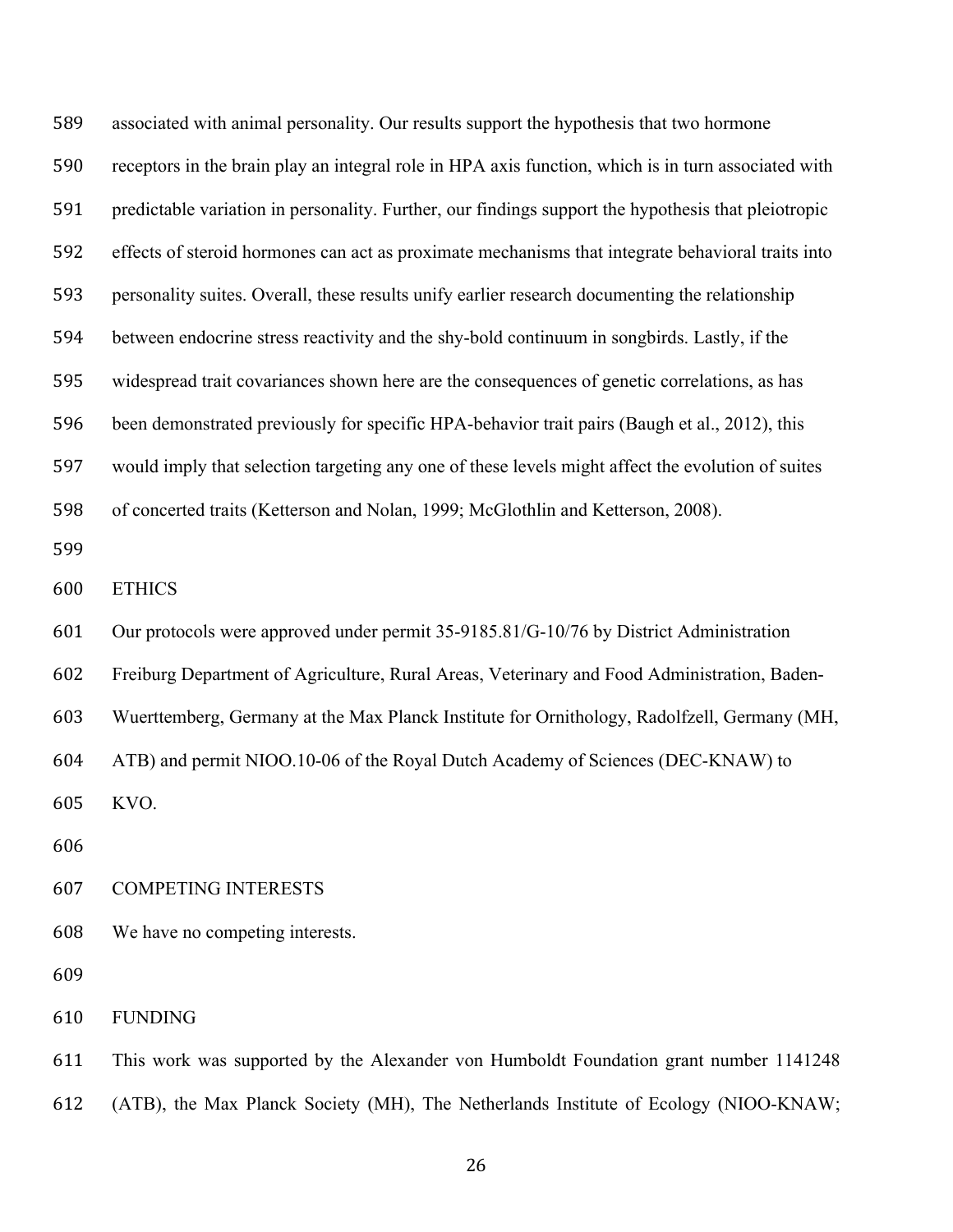| 613 | KVO), The Roslin Institute at the University of Edinburgh (SLM), HHMI and the Biology            |
|-----|--------------------------------------------------------------------------------------------------|
| 614 | Department at Swarthmore College (ATB, RAS, MF, AL).                                             |
| 615 |                                                                                                  |
| 616 | <b>ACKNOWLEDGEMENTS</b>                                                                          |
| 617 | We thank Sarah C. Davidson and Michael Quetting for assistance with data collection in the field |
| 618 | and two anonymous reviewers for insightful comments that improved this manuscript.               |
| 619 |                                                                                                  |
| 620 | <b>REFERENCES</b>                                                                                |
| 621 |                                                                                                  |
| 622 | Adkins-Regan, E., 2005. Hormones and animal social behavior. Princeton University Press,         |
| 623 | Princeton, NJ.                                                                                   |
| 624 |                                                                                                  |
| 625 | Araya-Ajoy, Y.G., Dingemanse, N.J., 2016. Repeatability, heritability, and age-dependence of     |
| 626 | aggressiveness in a wild passerine bird. J. Anim. Ecol. 86, 227–238.                             |
| 627 |                                                                                                  |
| 628 | Ball, G.F., Balthazart, J., 2008. Individual variation and the endocrine regulation of behaviour |
| 629 | and physiology in birds: a cellular/molecular perspective. Philos. Trans. R Soc. Lond. B Biol.   |
| 630 | Sci. 363, 1699-1710.                                                                             |
| 631 |                                                                                                  |
| 632 | Baugh, A.T., Schaper, S.V., Hau, M., Cockrem, J.F., de Goede, P., van Oers, K., 2012.            |
| 633 | Corticosterone responses differ between lines of great tits (Parus major) selected for divergent |
| 634 | personalities. Gen. Comp. Endocrinol. 175, 488-494.                                              |
| 635 |                                                                                                  |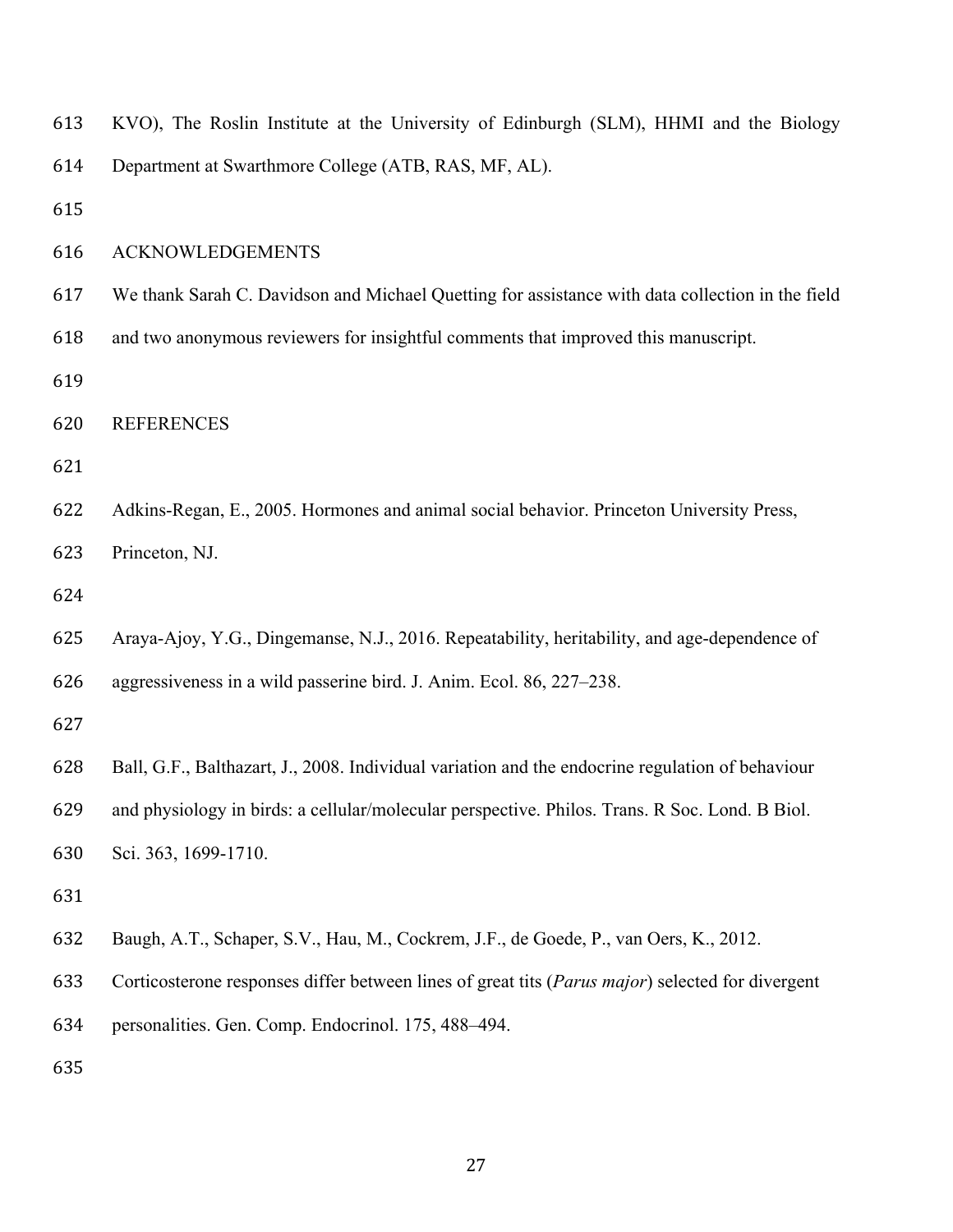| 636 | Baugh, A.T., van Oers, K., Naguib, M., Hau, M., 2013. Initial reactivity and magnitude of the           |
|-----|---------------------------------------------------------------------------------------------------------|
| 637 | acute stress response associated with personality in wild great tits ( <i>Parus major</i> ). Gen. Comp. |
| 638 | Endocrinol. 189, 96–104.                                                                                |
| 639 |                                                                                                         |

- Baugh, A.T., van Oers, K., Dingemanse, N., Hau, M., 2014. Baseline and stress-induced
- glucocorticoid concentrations are not repeatable but covary within individual great tits (*Parus*

*major*). Gen. Comp. Endocrinol. 208, 154–163.

- Bell, A.M., Hankison, S.J., Laskowski, K.L., 2009. The repeatability of behaviour: a meta-
- analysis. Anim. Behav. 77, 771–783.
- 
- Breuner, C.W., Hahn, T.P., 2003. Integrating stress physiology, environmental change, and behavior in free-living sparrows. Horm. Behav. 43, 115–123.
- 
- Budaev, S.V., 2010. Using principal components and factor analysis in animal behaviour

research: caveats and guidelines. Ethology 116, 472–480.

- Carere, C., Drent, P.J., Privitera, L., Koolhaas, J.M., Groothuis, T.G.G., 2005. Personalities in
- great tits *Parus major*: stability and consistency. Anim. Behav. 70, 795–805.

- Carere, C., Caramaschi, D., Fawcett, T.W., 2010. Covariation between personalities and
- individual differences in coping with stress: Converging evidence and hypotheses*.* Curr. Zool.
- 56, 728–740.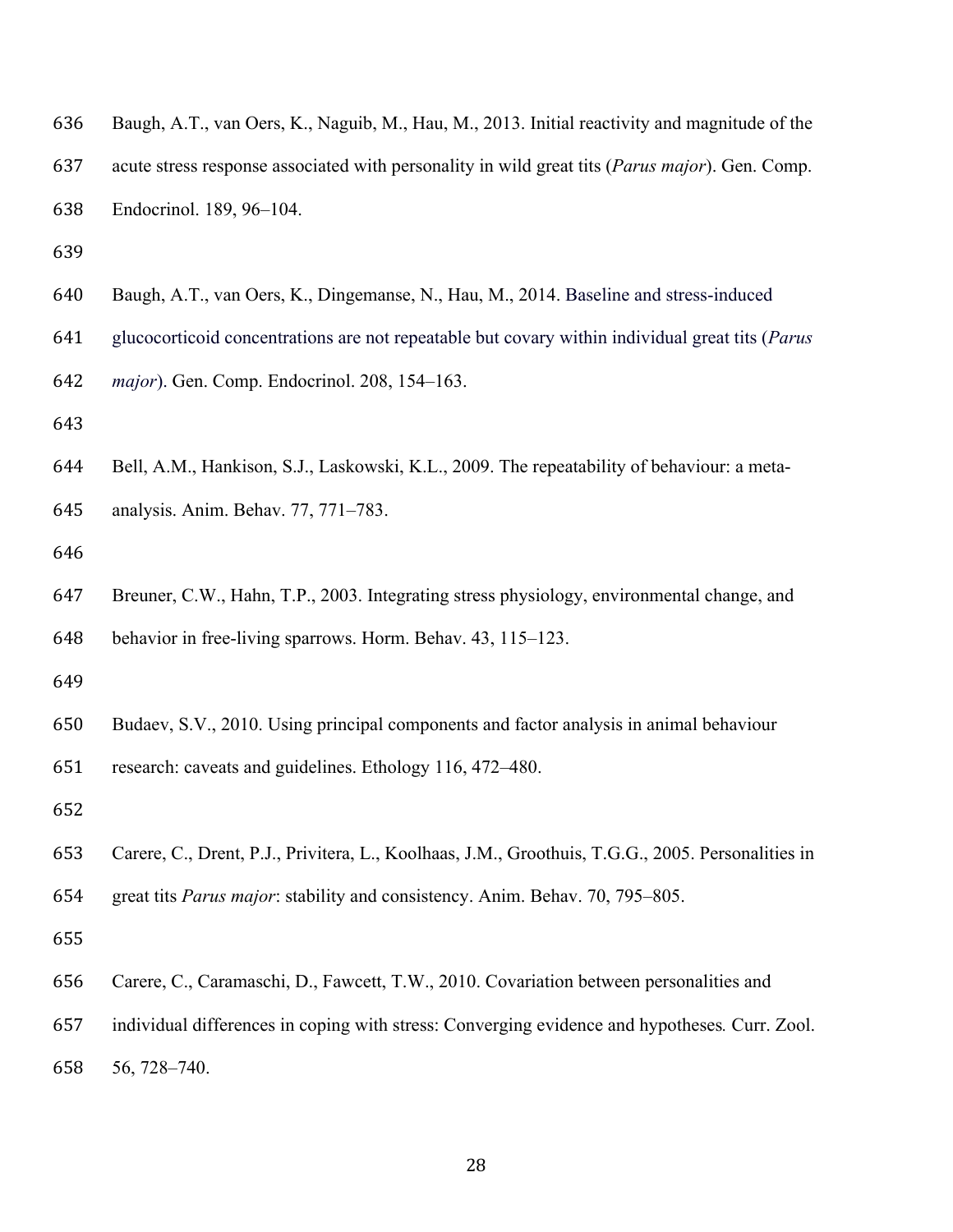- Cherry, J.D., 1982. Fat deposition and length of stopover of migrant white crowned sparrows. Auk 99, 725–732.
- 
- Cockrem, J.F., Silverin, B., 2002. Sight of a predator can stimulate a corticosterone response in
- the great tit (*Parus major*). Gen. Comp. Endocrinol. 125, 248–255.
- 
- Crews, D. 1998. On the organization of individual difference in sexual behavior. Am. Zool. 38, 118–132.
- 
- Dall, S.R.X., Bell, A.M., Bolnick, D.I., Ratnieks, F.L.W., 2012. An evolutionary ecology of individual differences. Ecol. Lett. 15, 1189–1198.
- 
- Dallman, M.R., Strack, A.M., Akana, S.F., Bradbury, M.J., Hanson, E.S., Scribner, K.A., Smith,
- M., 1993. Feast or famine: critical role of glucocorticoids with insulin in daily energy flow.
- Front. Neuroendocrinol. 14, 303–347.
- 
- De Kloet, E.R., 1991. Brain corticosteroid receptor balance and homeostatic control. Front.
- Neuroendocr. 12, 95–164.
- 
- De Kloet, E.R., 1998. Brain corticosteroid receptor balance in health and disease. Endocr. Rev. 19, 269–301.
-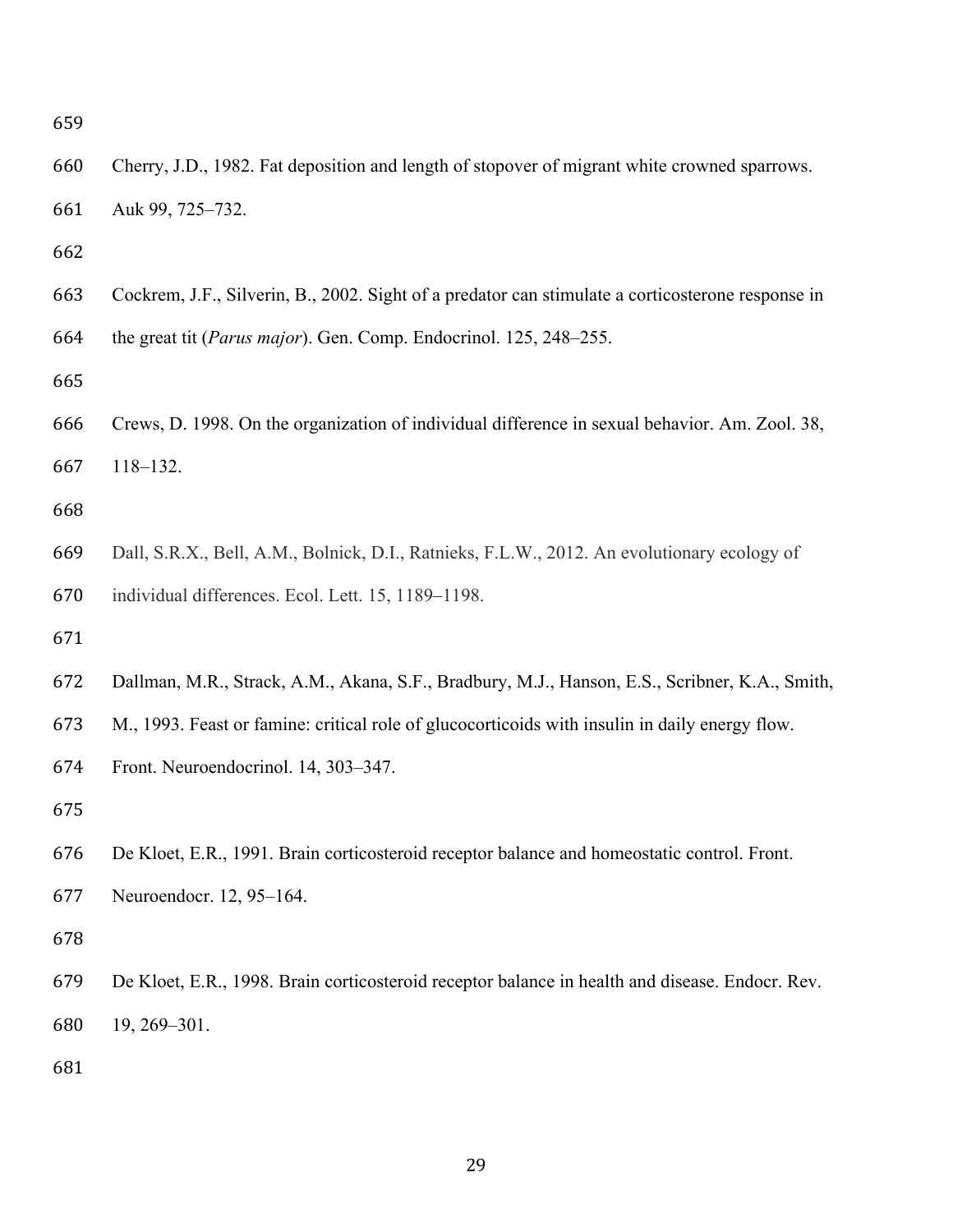de Kloet, E.R., Oitzl, M.S., Joëls, M., 1993. Functional implications of brain corticosteroid

receptor diversity. Cell. Mol. Neurobiol. 13, 433–455.

 Dickens, M.J., Delehanty, D.J., Romero, L.M., 2009a. Stress and translocation: alterations in the stress physiology of translocated birds. Proc. Roy. Soc. B 276, 2051–2056.

- Dickens, M., Romero, L.M., Cyr, N.E., Dunn, I.C., Meddle, S.L., 2009b. Chronic stress alters
- glucocorticoid receptor and mineralocorticoid receptor mRNA expression in the European

starling (*Sturnus vulgaris*) brain. J. Neuroendocrinol. 21, 832–840.

- Drosmann, A.J., Brooks, K.C., Mateo, J.M., 2014. Within-individual correlations reveal link
- between a behavioral syndrome, condition, and cortisol in free-ranging Beldings ground
- squirrels. Ethology 121, 125–134.
- 
- Droste, S.K., de Groote, L., Atkinson, H.C., Lightman, S.L., Reul, J.M.H.M., Linthorst, A.C.,
- 2011. Corticosterone levels in the brain show a distinct ultradian rhythm but a delayed response
- to forced swim stress. Endocrinology 149, 3244–3253.
- 
- Ellis, B.J., Jackson, J.J., Boyce, W.T., 2006. The stress response systems: universality and adaptive individual differences. Develop. Rev. 26, 175–212.
- 
- Funder, J.W., 1997. Glucocorticoid and mineralocorticoid receptors: biology and clinical
- relevance. Annu. Rev. Med. 48, 231–240.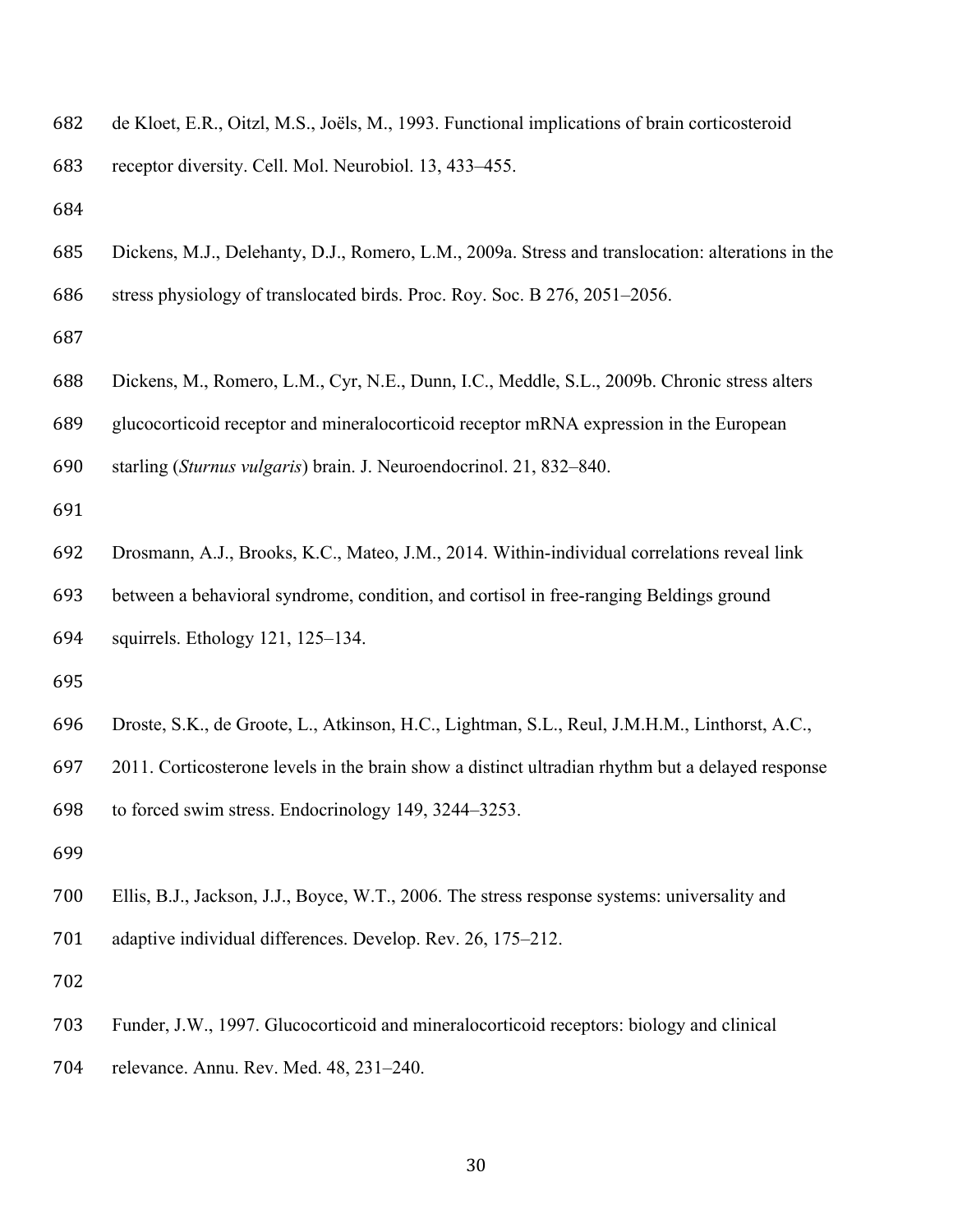| 706 | Gray, J.M., Yarian, D., Ramenofsky, M., 1990. Corticosterone, foraging behavior, and            |
|-----|-------------------------------------------------------------------------------------------------|
| 707 | metabolism in dark-eyed juncos, Junco hyemalis. Gen. Comp. Endocrinol., 79, 375–384.            |
| 708 |                                                                                                 |
| 709 | Groothuis, T.G.G., Carere, C., 2005. Avian personalities: characterizations and epigenesis.     |
| 710 | Neurosci. Biobehav. Rev. 29, 137-150.                                                           |
| 711 |                                                                                                 |
| 712 | Hadfield, J.D., 2010. MCMC methods for multi-response generalized linear mixed models: The      |
| 713 | MCMCglmm R package. J. Stat. Softw. 33, 1-22.                                                   |
| 714 |                                                                                                 |
| 715 | Hall, M.L., van Asten, T., Katsis, A.C., Dingemanse, N.J., Magrath, M.J.L, Mulder, R.A., 2015.  |
| 716 | Animal personality and pace-of-life syndromes: do fast-exploring fairy wrens die young? Front.  |
| 717 | Ecol .Evol. 25. doi.org/10.3389/fevo.2015.00028                                                 |
| 718 |                                                                                                 |
| 719 | Harris, A.P., Holmes, M.C., de Kloet, E.R., Chapman, K.E., Seckl, J.R., 2013. Mineralocorticoid |
| 720 | and glucocorticoid receptor balance in control of HPA axis and behaviour.                       |
| 721 | Psychoneuroendocrinol. 38, 648-658.                                                             |
| 722 |                                                                                                 |
| 723 | Hasselgren, P.O., 1999. Glucocorticoids and muscle catabolism. Curr. Opin. Clin. Nutr. Metab.   |
| 724 | Care 2, 201-205.                                                                                |
| 725 |                                                                                                 |
|     |                                                                                                 |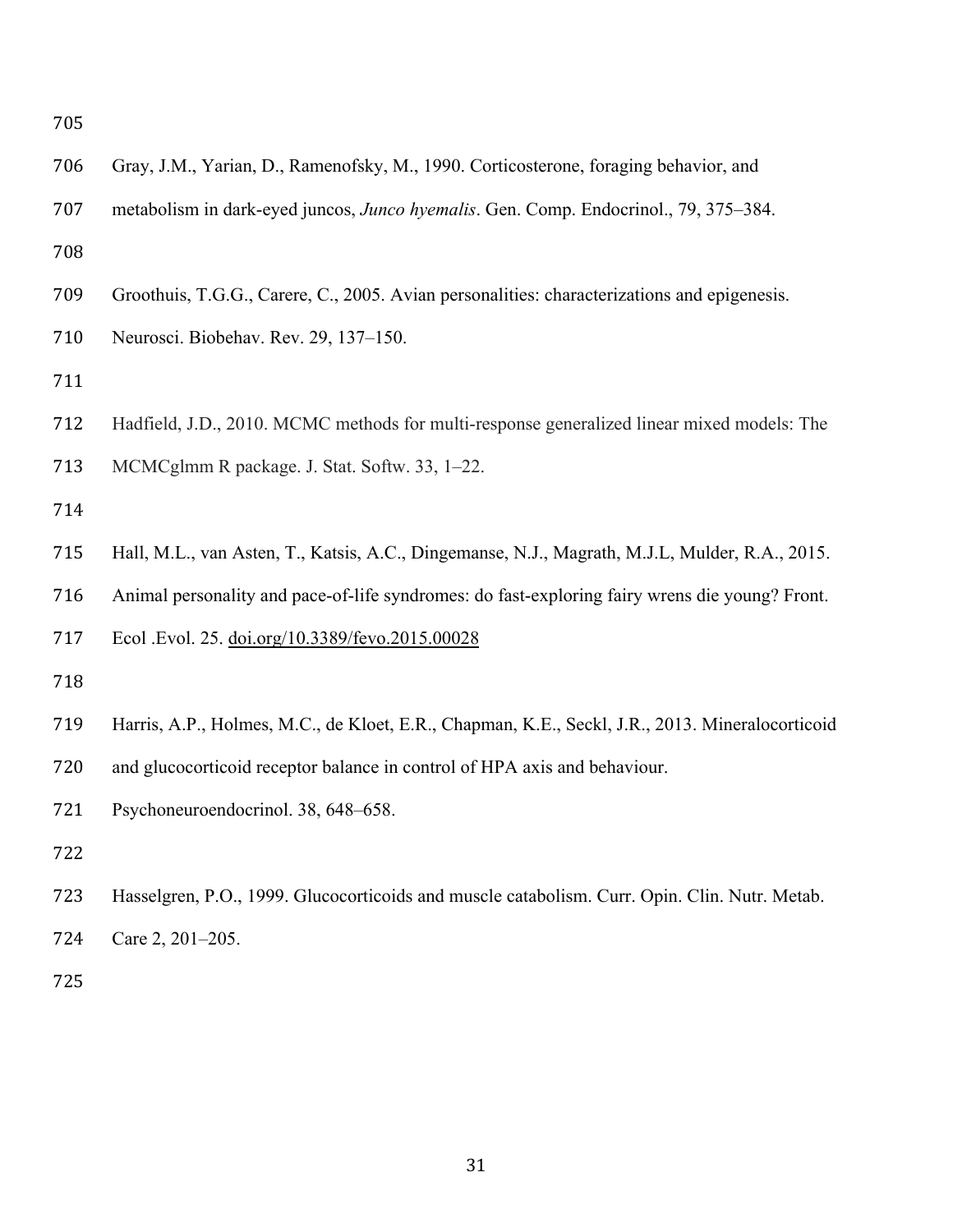- Hau, M., Haussmann, M.F., Greives, T.J., Matlack, C., Costantini, D., Quetting, M., Adelman,
- J.S., Miranda, A.C., Partecke, J., 2015. Repeated stressors in adulthood increase the rate of
- biological ageing. Front. Zool. 12, 4.
- 
- Hau, M., Casagrande, S., Ouyang, J.Q., Baugh, A.T., 2016. Glucocorticoid-mediated phenotypes
- in vertebrates: multilevel variation and evolution. In M. Naguib, J.C. Mitani, L.W. Simmons, L.

Barrett, S. Healy, M. Zuk (Eds.), Adv. Study Behav. 48, 41–115.

- 
- Ketterson, E.D., Nolan, Jr., V., 1999. Adaptation, exaptation, and constraint: a hormonal
- perspective. Am. Nat. 154, S4–S25.
- 
- Kolber, B.J., Wieczorek, L., Muglia, L.J., 2009. HPA axis dysregulation and behavioral analysis of mouse mutants with altered GR or MR function. Stress 11, 321–338.
- 
- Koolhaas, J.M., Korte, S.M., De Boer, S.F., van Der Vegt, B.J., van Reenen, C.G., Hopster, H.,
- De Jong, I.C., Ruis, M.A.W., Blokhuis, H.J., 1999. Coping styles in animals: current status in

behavior and stress-physiology. Neurosci. Biobehav. Rev. 23, 925–935.

- 
- Koolhaas, J.M., de Boer, S.F., Buwalda, B., van Reenen, K., 2007. Individual variation in coping
- with stress: a multidimensional approach of ultimate and proximate mechanisms. Brain Behav.
- Evol. 70, 218–226.
-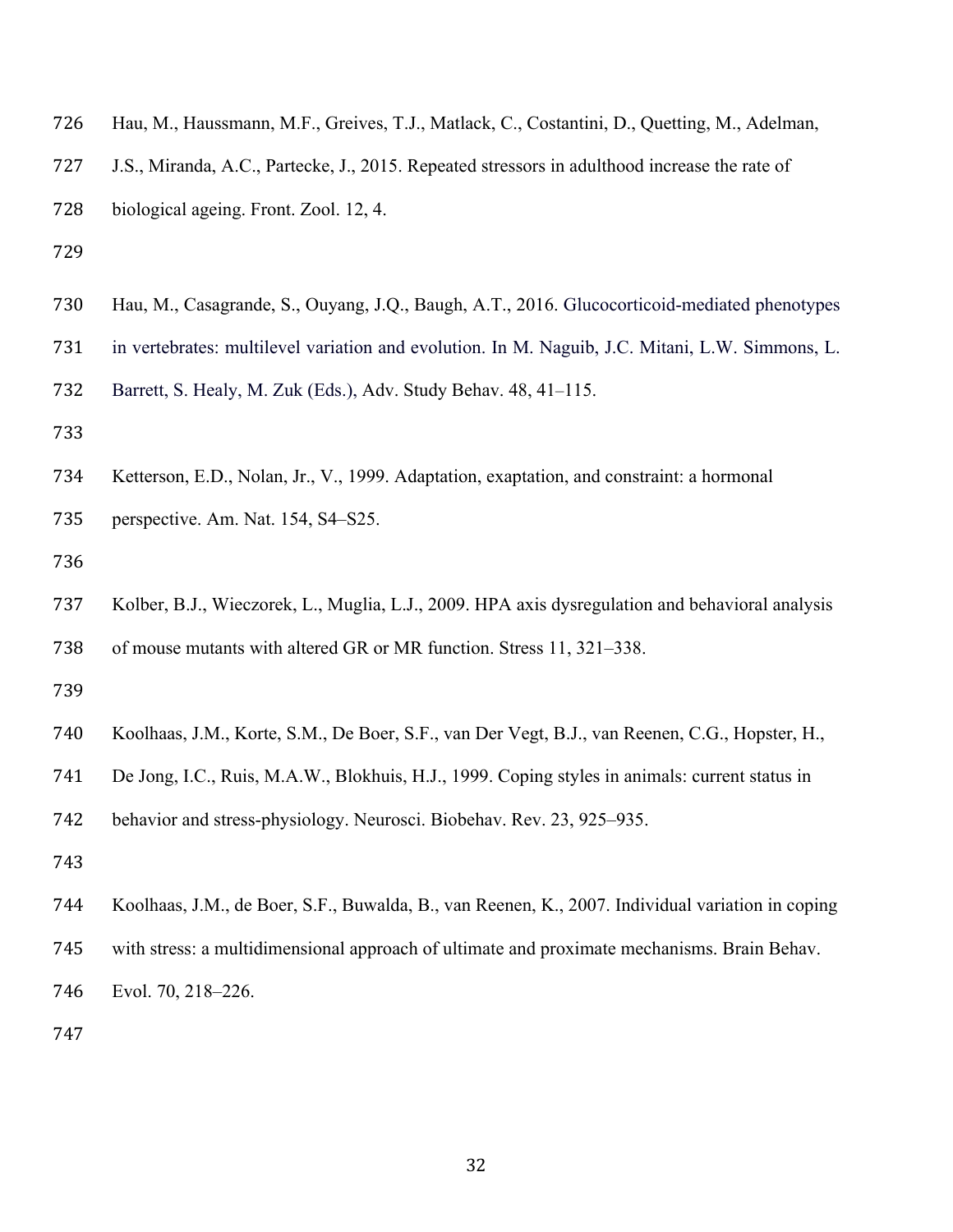- Koolhaas, J.M., de Boer, S.F., Coppens, C.M., Buwalda, B., 2010. Neuroendocrinology of
- coping styles: towards understanding the biology of individual variation. Front.
- Neuroendocrinol. 31, 307–321.
- 
- Koolhaas, J.M., Bartolomucci, A., Buwalda, B., de Boer, S.F., Flugge, G., Korte, S.M., Meerlo,
- P., Murison, R., Olivier, B., Palanza, P., Richter-Levin, G., Sgoifo, A., Steimer, T., Stiedl, O.,
- van Dijk, G., Wohr, M., Fuchs, E., 2011. Stress revisited: a critical evaluation of the stress
- concept. Neurosci. Biobehav. Rev. 35, 1291–1301.
- 
- Landys, M.M., Ramenofsky, M., Wingfield, J.C., 2006. Actions of glucocorticoids at a seasonal
- baseline as compared to stress-related levels in the regulation of periodic life processes. Gen.
- Comp. Endocrinol. 148, 132–149.
- 
- Lattin, C.R., Keniston, D.E., Reed, J.M., Romero, L.M., 2015. Are receptor concentrations
- correlated across tissues within individuals? A case study examining glucocorticoid and
- mineralocorticoid receptor binding. Endocrinolology 156, 1354–1361.
- 
- Lendvai, A.Z., Bókony, V., Chastel, O., 2011. Coping with novelty and stress in free-living sparrows. J. Exp. Biol. 214, 821–828.
- 
- Lessells, C.M., Boag, P.T., 1987. Unrepeatable repeatabilities: a common mistake. Auk 104, 116–121.
-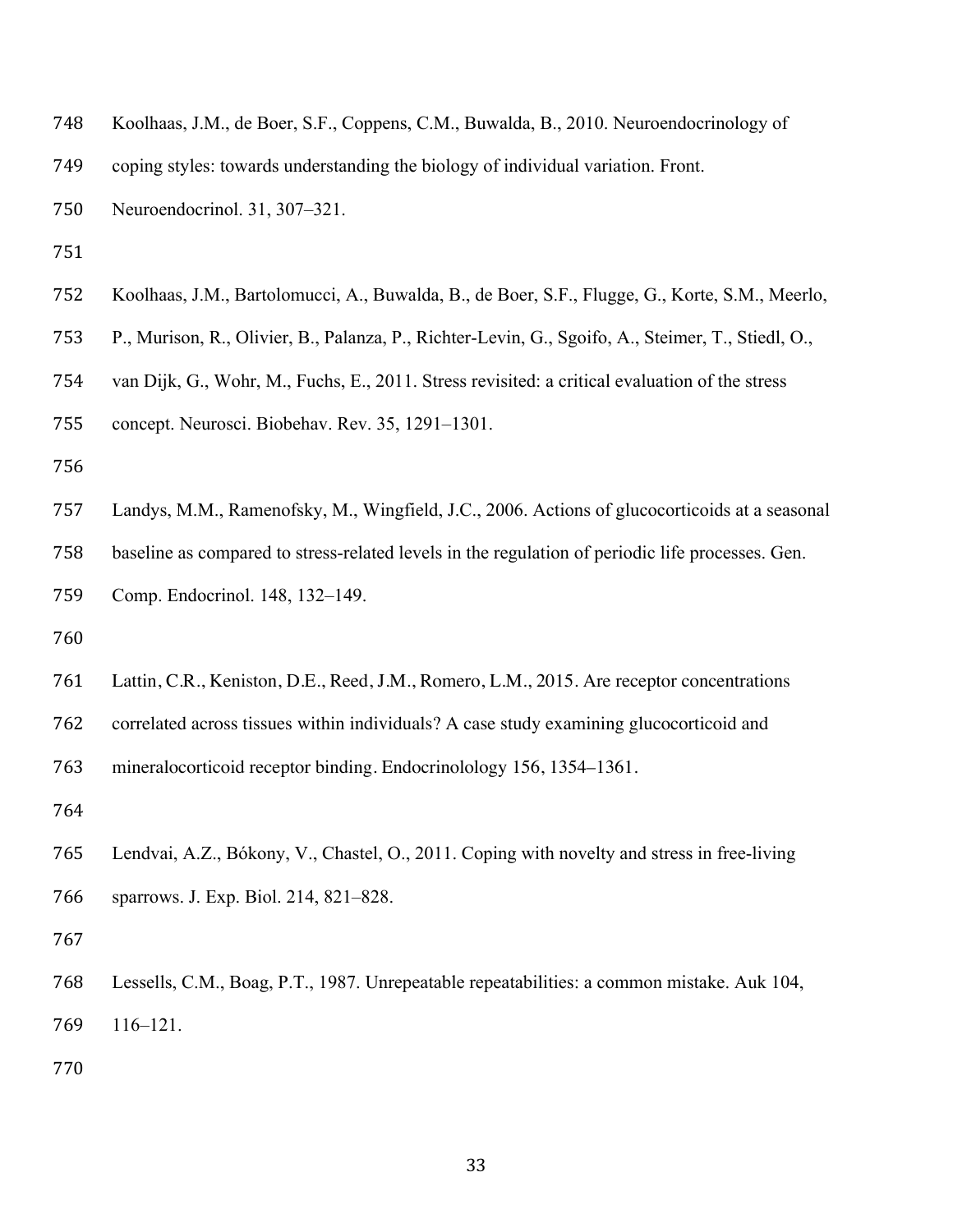| 771 | MacDougall-Shackleton, S.A., Schmidt, K.L., Furlonger, A.A., MacDougall-Shackleton, E.A.,                |  |  |  |  |  |
|-----|----------------------------------------------------------------------------------------------------------|--|--|--|--|--|
| 772 | 2013. HPA axis regulation, survival, and reproduction in free-living sparrows: Functional                |  |  |  |  |  |
| 773 | relationships or developmental correlations? Gen. Comp. Endocrinol. 190, 188–193.                        |  |  |  |  |  |
| 774 |                                                                                                          |  |  |  |  |  |
| 775 | Marasco, V., Herzyk, P., Robinson, J., Spencer, K.A., 2016. Pre- and post-natal stress                   |  |  |  |  |  |
| 776 | programming: developmental exposure to glucocorticoids causes long-term brain-region specific            |  |  |  |  |  |
| 777 | changes to transcriptome in the precocial Japanese quail. J. Neuroendocrinol. 28,                        |  |  |  |  |  |
| 778 | doi:10.1111/jne.12387.                                                                                   |  |  |  |  |  |
| 779 |                                                                                                          |  |  |  |  |  |
| 780 | McGlothlin, J.W., Ketterson, E.D., 2008. Hormone-mediated suites as adaptations and                      |  |  |  |  |  |
| 781 | evolutionary constraints. Philos. Trans. R. Soc. Lond. B 363, 1611-1620.                                 |  |  |  |  |  |
| 782 |                                                                                                          |  |  |  |  |  |
| 783 | Medina, C.O., Lattin, C.R., McVey, M., Romero, L.M., 2013. There is no correlation between               |  |  |  |  |  |
| 784 | glucocorticoid receptor mRNA expression and protein binding in the brains of house sparrows              |  |  |  |  |  |
| 785 | (Passer domesticus). Gen Comp Endocrinol. 193, 27-36.                                                    |  |  |  |  |  |
| 786 |                                                                                                          |  |  |  |  |  |
| 787 | Nakagawa, S., Schielzeth, H., 2010. Repeatability for Gaussian and non-Gaussian data: a                  |  |  |  |  |  |
| 788 | practical guide for biologists. Biol. Rev. 85, 935–956.                                                  |  |  |  |  |  |
| 789 |                                                                                                          |  |  |  |  |  |
| 790 | Nelson, R.J., 2005. An introduction to behavioral endocrinology. 4 <sup>th</sup> ed. Sunderland: Sinauer |  |  |  |  |  |
| 791 | Associates.                                                                                              |  |  |  |  |  |
| 792 |                                                                                                          |  |  |  |  |  |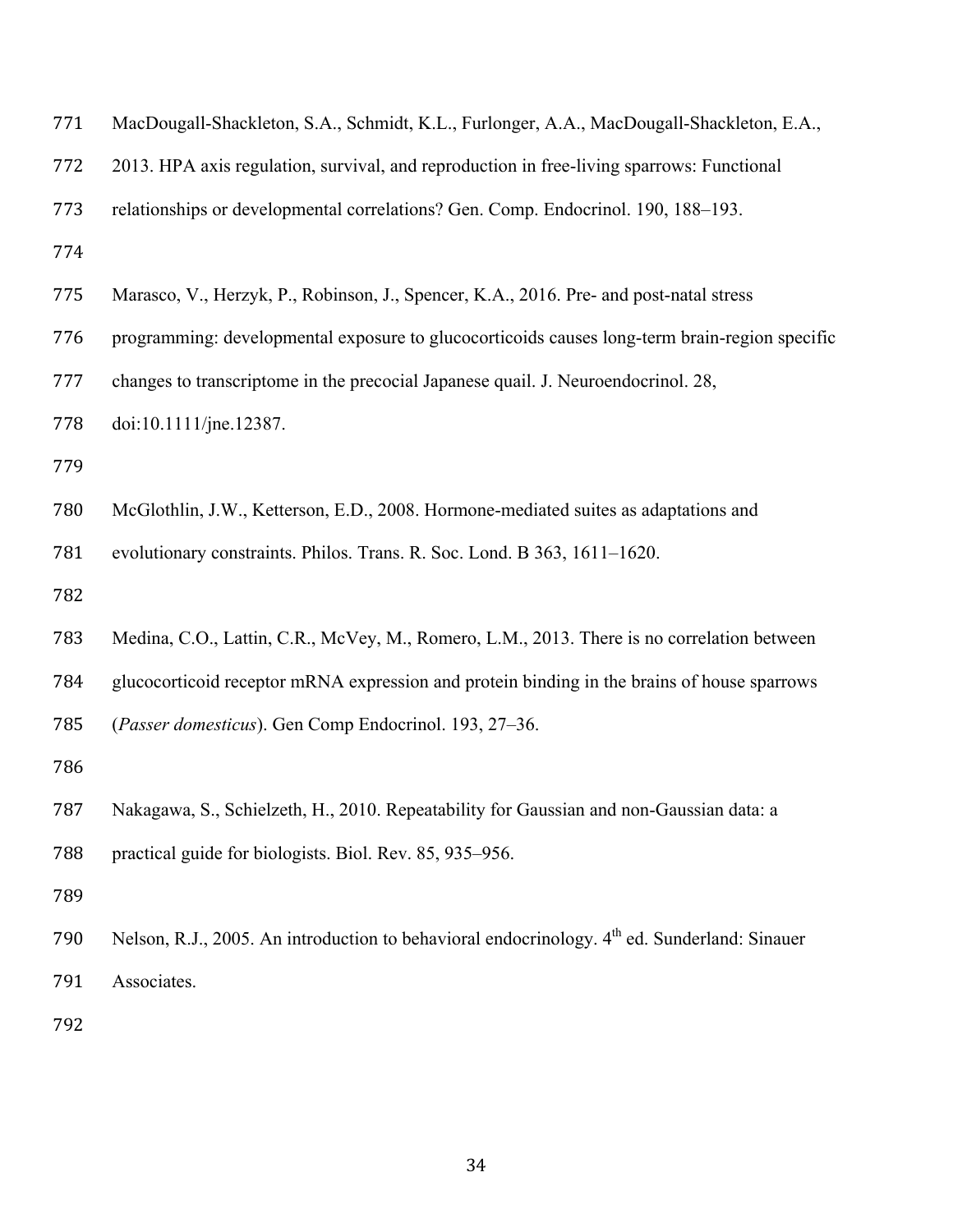- Oakley, R.H., Cidlowski, J.A., 2013. The biology of the glucocorticoid receptor: new signaling
- mechanisms in health and disease. J. Allergy Clin. Immunol. 132, 1033–1044.
- 
- Ouyang, J.Q., Hau, M., Bonier, F., 2011. Within seasons and among years: When are
- corticosterone levels repeatable? Horm. Behav. 60, 559–564.
- 
- Øverli, Ø., Sorensen, C., Pulman, K.G.T., Pottinger, T.G., Korzan, W.J., Summers, C.H.,
- Nilsson, G.E., 2007. Evolutionary background for stress-coping styles: relationships between
- physiological, behavioral, and cognitive traits in non-mammalian vertebrates. Neurosci.
- Biobehav. Rev. 31, 396–412.
- 
- Pieg, J., Green, A.J., 2009. New perspectives for estimating body condition from mass/length data: the scaled mass index as an alternative method. Oikos 118, 1883–1891.
- 
- Réale, D., Reader, S.M., Sol, D., McDougall, P.T., Dingemanse, N.J., 2007. Integrating animal temperament within ecology and evolution. Biol. Rev. 82, 291–318.
- 
- Romero, L.M., 2004. Physiological stress in ecology: lessons from biomedical research. Trends Ecol. Evol. 19, 249–255.
- 
- Romero, L.M., 2006. Seasonal changes in hypothalamic-pituitary-adrenal axis sensitivity in free-
- living house sparrows (*Passer domesticus*). Gen. Comp. Endocrinol. 149, 66–71.
-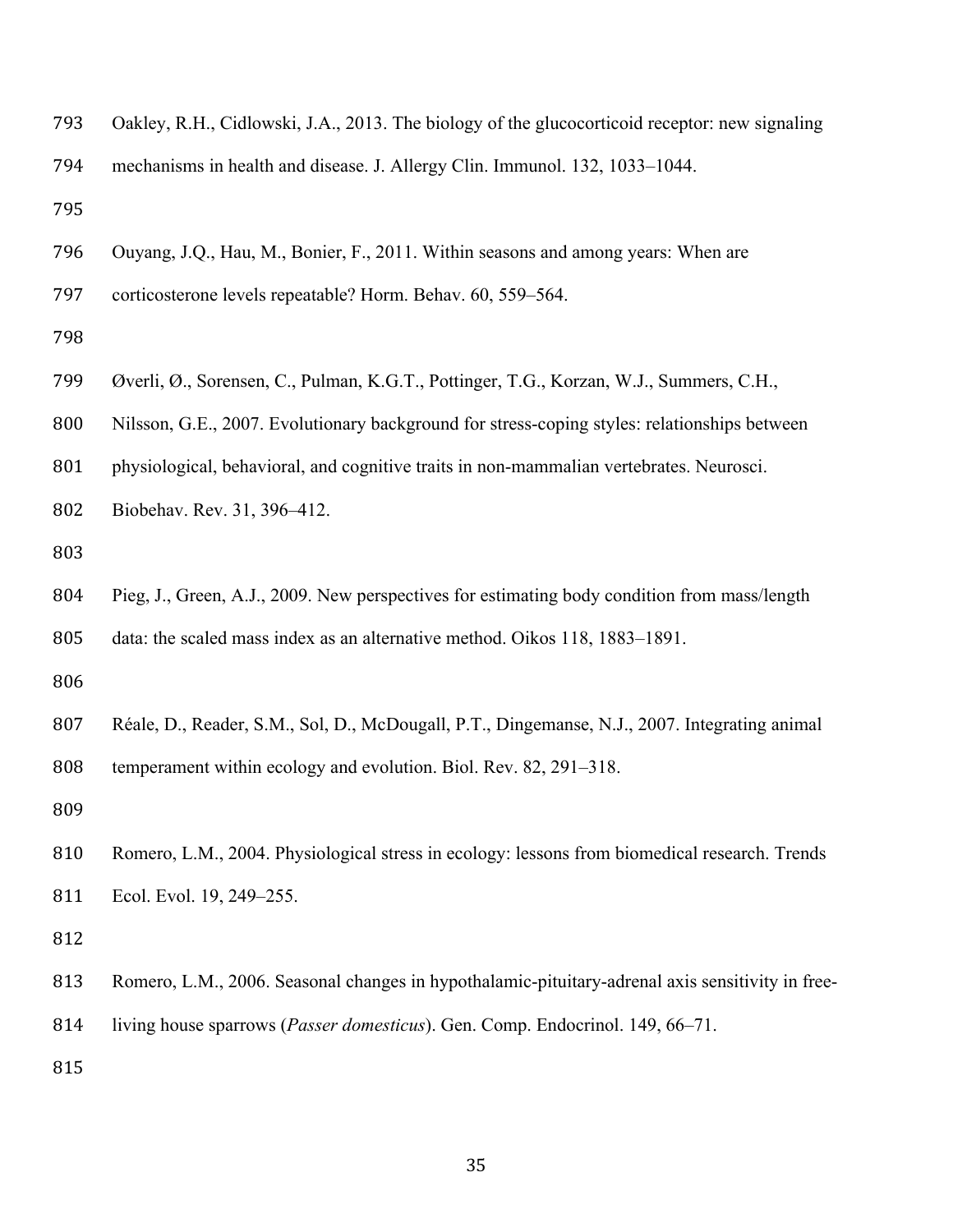Romero, L.M., Reed, J.M., 2005. Collecting baseline corticosterone samples in the field: is under

3 min good enough? Comp. Biochem. Physiol. 140, 73–79.

 Romero, L.M., Wikelski, M., 2010. Stress physiology as a predictor of survival in Galapagos marine iguanas. Proc. Roy. Soc. B 277, 3157–3162.

822 Ronchi, E., Spencer, R.L., Krey, L.C., McEwen, B.S., 1998. Effects of photoperiod on brain corticosteroid receptors and the stress response in the golden hamster (*Mesocricetus auratus*). Brain Res. 780, 348–351.

 Sapolsky, R.M., Romero, L.M., Munck, A.U., 2000. How do glucocorticoids influence stress 827 responses? Integrating permissive, suppressive, stimulatory, and preparative actions. Endocr. Rev. 21, 55-89.

- Schmidt K.L., Furlonger, A.A., Lapierre, J.M., MacDougall-Shackleton, E.A., MacDougall-
- Shackleton, S.A., 2012. Regulation of the HPA axis is related to song complexity and measures

of phenotypic quality in song sparrows. Horm. Behav. 61, 652–659.

- 
- Schmidt, K.L., Moore, S.D., MacDougall-Shackleton, S.A., MacDougall-Shackleton, E.A.,
- 2013. Early-life stress affects song complexity, song learning and volume of the brain nucleus
- RA in adult male song sparrows. Anim. Behav. 86, 25–35.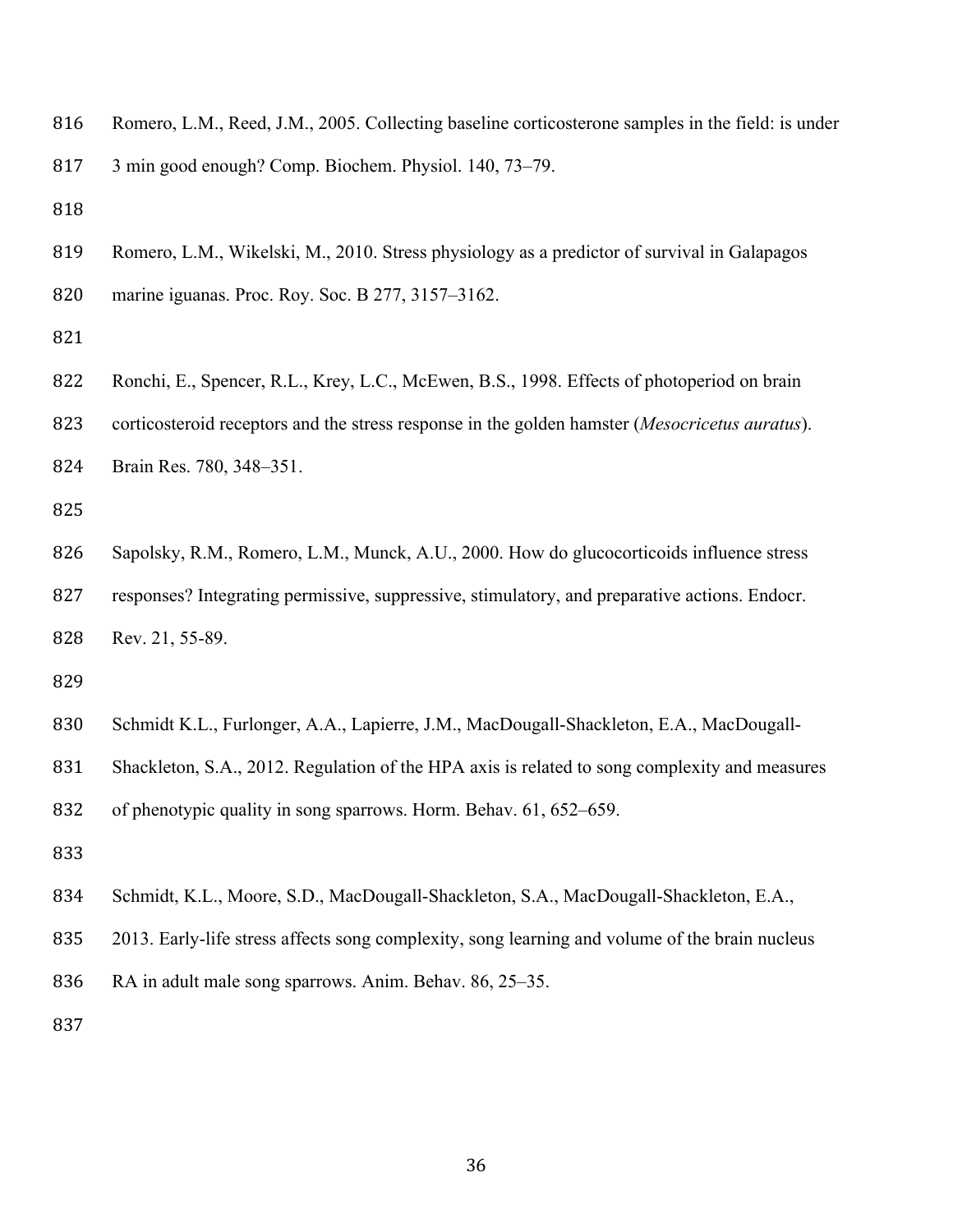|  |  |  | 838 Senft, R.A., Meddle, S.L., Baugh, A.T., 2016. Distribution and abundance of glucocorticoid and |  |
|--|--|--|----------------------------------------------------------------------------------------------------|--|
|  |  |  |                                                                                                    |  |

 mineralocorticoid receptors throughout the brain of the great tit (*Parus major*). PLoS ONE 11, e0148516.

Spiegelhalter, D.J., Best, N.G., Carlin, B.P., van der Linde, A., 2002. Bayesian measures of

model complexity and fit. J. Roy. Statist. Soc. B 64, 583–639.

 Sokal, R.R., Rohlf, F.J., 1995. Biometry: the principles and practice of statistics in biological 846 research. San Francisco.: W.H. Freeman.

Stöwe, M, Rosivall, B., Drent, P.J., Möstl, E., 2010. Selection for fast and slow exploration

afffects baseline and stress-induced corticosterone excretion in great tit nestlings *Parus major*.

Horm. Behav. 58, 864–871.

 Van Oers, K., Drent, P.J., de Jong, G., van Noordwijk, A.J., 2004a. Additive and nonadditive genetic variation in avian personality traits. Heredity 93, 496–503.

 Van Oers, K., Drent, P.J., De Goede, P., Van Noordwijk, A.J., 2004b. Realized heritability and repeatability of risk-taking behavour in relation to avian personalities. Proc. Roy. Soc. B 271, 65–73.

 Van Oers, K., de Jong, G., Drent, P.J., Van Noordwijk, A.J., 2004c. A genetic analysis of avian 860 personality traits: correlated, response to artificial selection. Behav. Genet. 34, 611–619.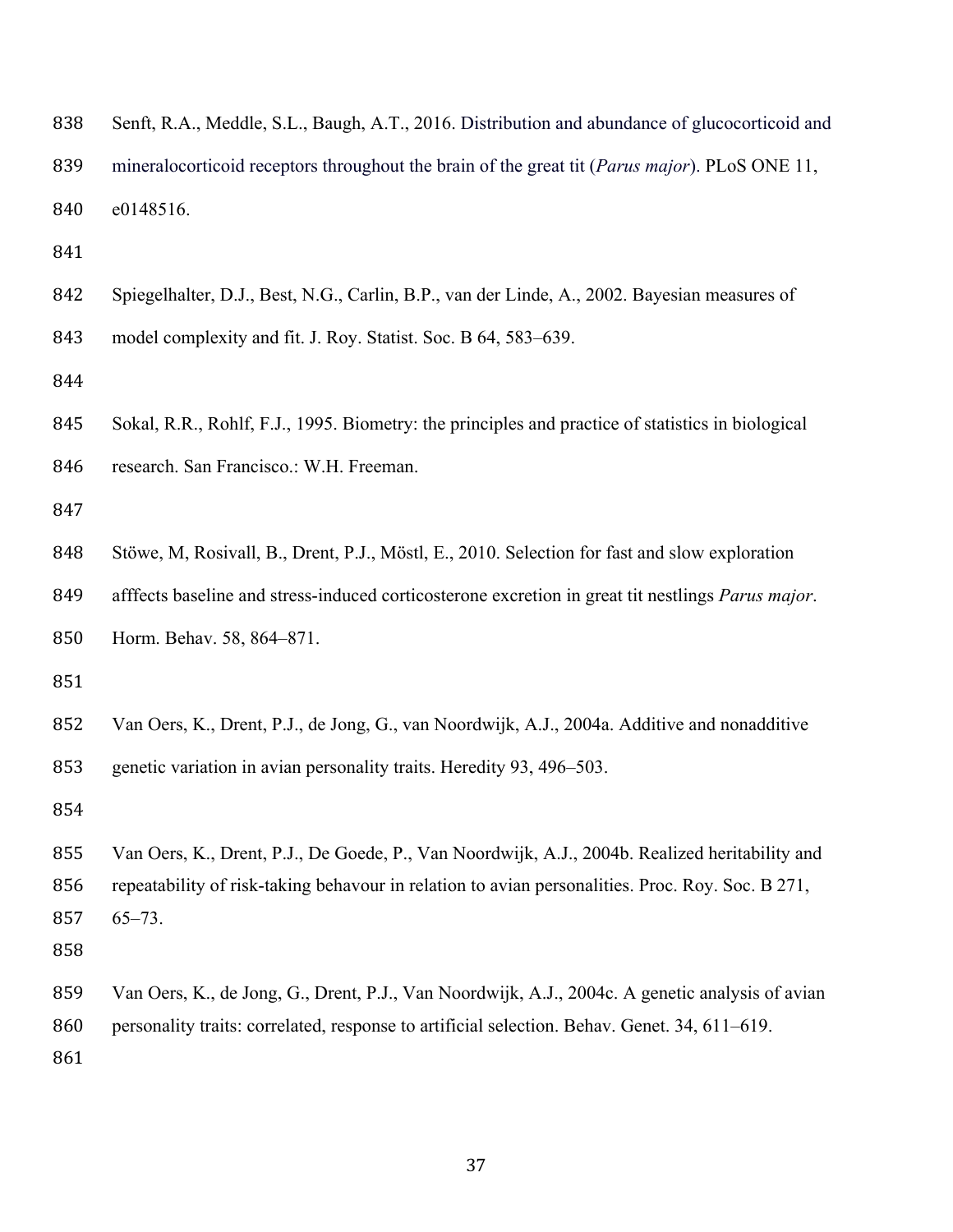| 862               | Van Oers, K., Naguib, M., 2013. Avian personality, in: Carere, C., Maestripieri, D.                                                                                       |
|-------------------|---------------------------------------------------------------------------------------------------------------------------------------------------------------------------|
| 863               | (Eds.), Animal Personalities: Behavior, Physiology, and Evolution. University of Chicago Press,                                                                           |
| 864               | Chicago, pp. 66-95.                                                                                                                                                       |
| 865               |                                                                                                                                                                           |
| 866<br>867<br>868 | Van Oers, K., Klunder, M., Drent, P., 2005. Context dependence of personalities: risk-taking<br>behavior in a social and a nonsocial situation. Behav. Ecol. 16, 716–723. |
| 869               | Williams, T.D., 2008. Individual variation in endocrine systems: moving beyond the 'tyranny of                                                                            |
| 870               | the Golden Mean'. Phil. Trans. Roy. Soc. 363, 1687–1698.                                                                                                                  |
| 871               |                                                                                                                                                                           |
| 872               | Wingfield, J.C., Suydam, R., Hunt, K., 1994. The adrenocortical responses to stress in snow                                                                               |
| 873               | buntings (Plectrophenax nivalis) and Lapland longspurs (Calcarius lapponicus) at Barrow,                                                                                  |
| 874               | Alaska. Comp. Biochem. Physiol. C Pharmacol. Toxicol. Endocrinol. 108, 299-306.                                                                                           |
| 875               |                                                                                                                                                                           |
| 876               |                                                                                                                                                                           |
| 877               | <b>Figure Legends</b>                                                                                                                                                     |
| 878               |                                                                                                                                                                           |
| 879               | Figure 1. Experimental timeline. Birds were tested on a risk-taking assay on three occasions                                                                              |
| 880               | $(RTA_{1-3})$ with 6-day intervals. Following a 9-day recovery period, they were sampled using a                                                                          |
| 881               | four component HPA assessment (A-D), once in August (HPA <sub>1</sub> ) and again in November (HPA <sub>2</sub> )                                                         |
| 882               | with a 52 day interval separating these two assessments. Following a 14-day recovery period,                                                                              |
| 883               | brains and trunk blood were harvested.                                                                                                                                    |
| 884               |                                                                                                                                                                           |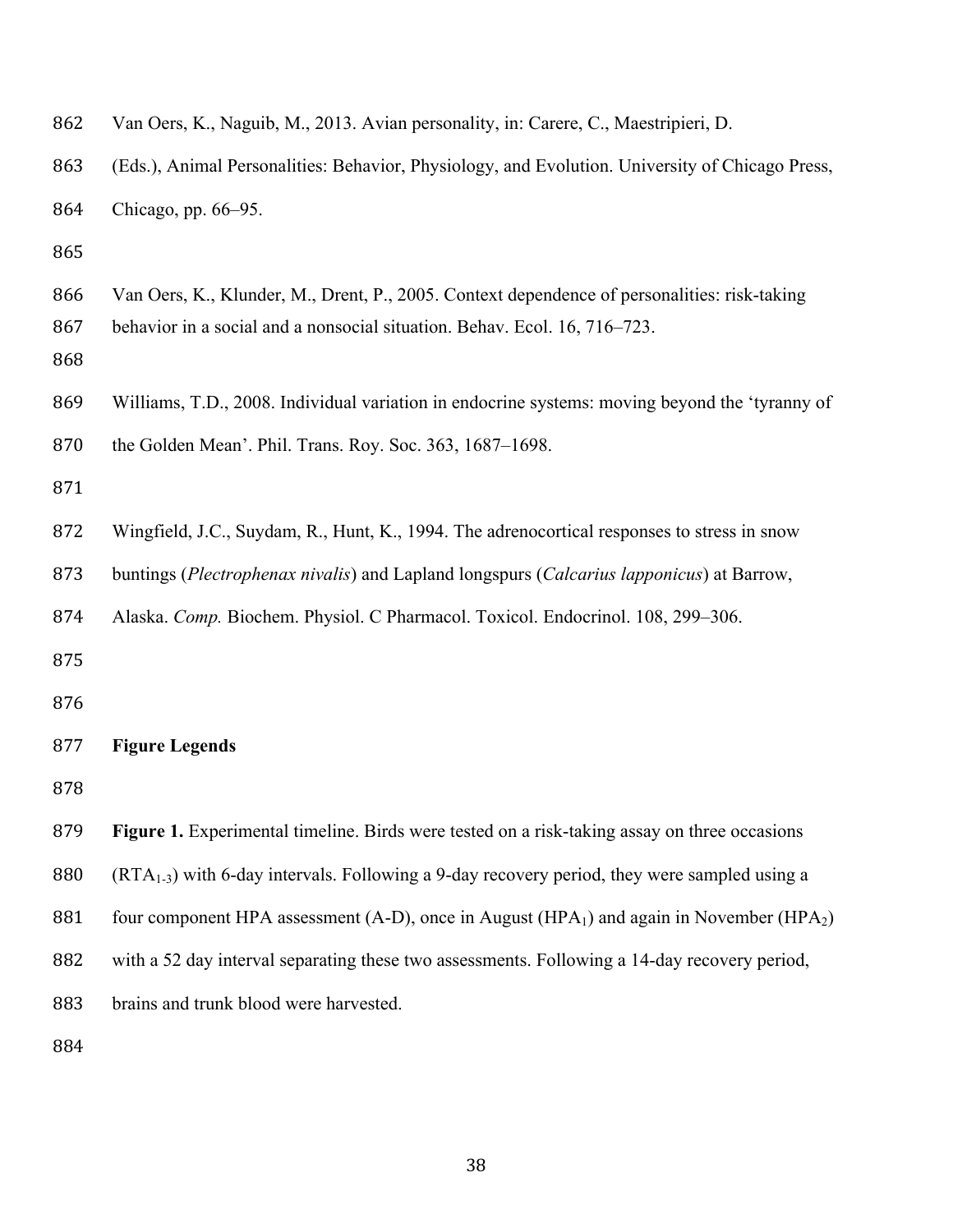**Figure 2.** Relationships among traits depicted in a path model. For each level of organization 886 (neuroendocrine: MR and GR expression; endocrine: HPA<sub>1</sub> components; behavior: Initial and Startle Latencies), traits were reduced to the first principal component (PC1). For traits measured repeatedly per bird, agreement repeatabilities (R; subject as random factor) are indicated inside circular arrows. Estimates of covariance between traits within each category are indicated with bi-directional black arrows at the among- (Cov-A) and the within-individual levels (Cov-W). The phenotypic correlations (Pearson's r) for MR and GR across the two nuclei are indicated with bi-directional grey arrows. The path model yields beta coefficients (ß) describing the direction and magnitude of effect of independent variables (GR, MR, HPA) on dependent variables (HPA, Risk-taking). Error estimates for dependent variables in the path model are indicated in grey elipses. The model indicates that higher MR expression in the hippocampus and hypothalamus and lower GR expression in these two brain areas predicts a more potentiated HPA axis (higher CORT) and more risk-averse personalities (higher latencies). Inset: the 898 reduced model has two dropped paths.  $*$  denotes statistical significance ( $p<0.05$ ) for repeatability (R), covariance (Cov) and correlation (r) estimates.

 **Figure 3.** Graphical representations of the among-individual correlations for the three 902 behavioural traits (a,b) and four HPA components (c,d). All values are  $log_{10}$ -transformed and plotted as standardized (z) scores and best fit lines are linear regressions. Plots show the correlation between the average (per bird) values of the three behavioral trails (a,b) and two HPA assessments (c,d). A statistically significant positive correlation in (a) is graphical evidence of among-individual correlation (i.e. syndrome) between Initial Latency and Startle Latency (i.e. consistently neophilic birds are also consistently more risk-taking). The other trait pairs (b-d)